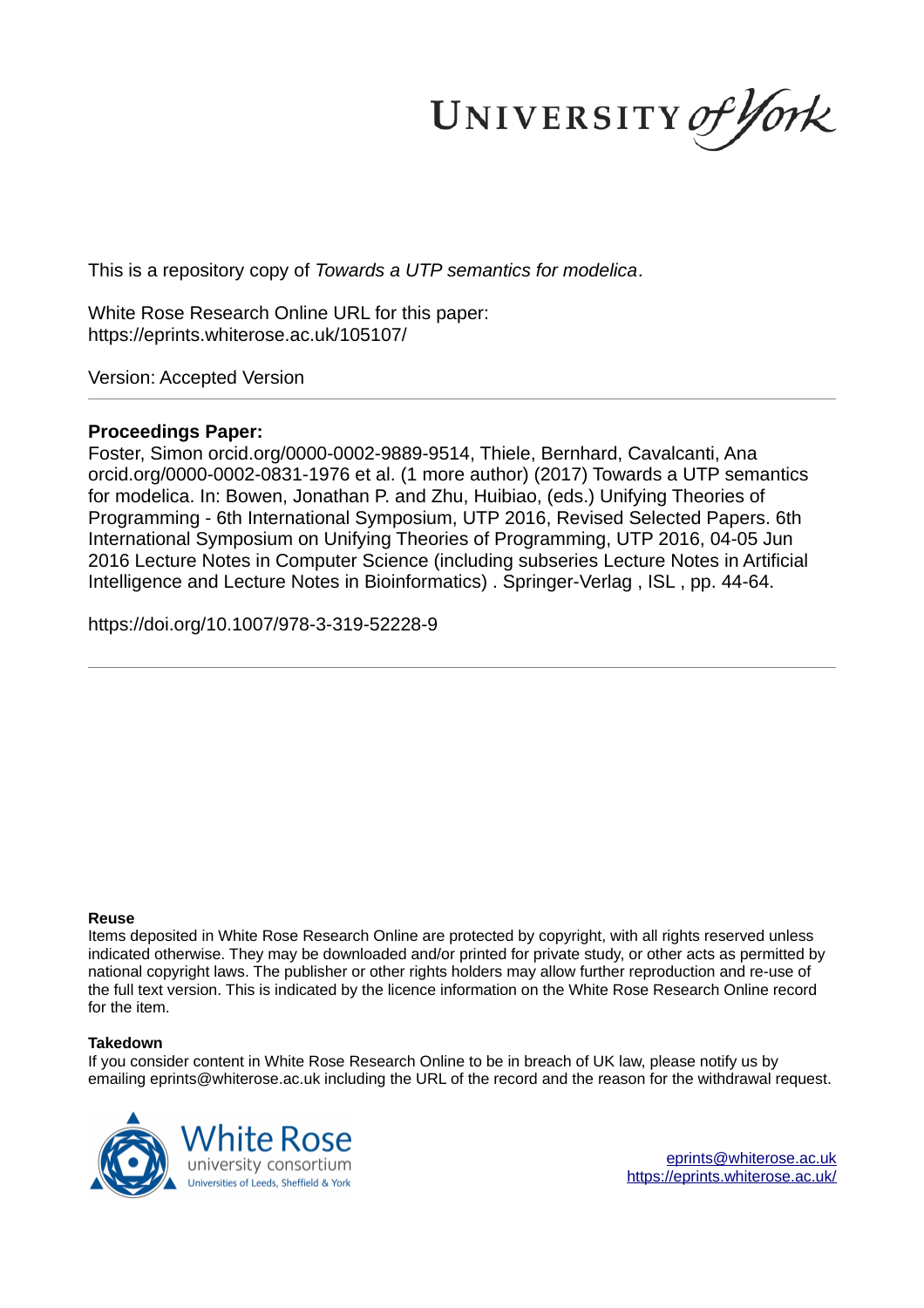# **Towards a UTP semantics for Modelica**

Simon Foster<sup>1</sup>, Bernhard Thiele<sup>2</sup>, Ana Cavalcanti<sup>1</sup>, and Jim Woodcock<sup>1</sup>

<sup>1</sup> Department of Computer Science, University of York, United Kingdom {simon.foster,ana.cavalcanti,jim.woodcock}@york.ac.uk <sup>2</sup> PELAB, Linköping University, Sweden bernhard.thiele@liu.se

Abstract. We describe our work on a UTP semantics for the dynamic systems modelling language Modelica. This is a language for modelling a system's continuous behaviour using a combination of differentialalgebraic equations and an event-handling system. We develop a novel UTP theory of hybrid relations, inspired by Hybrid CSP and Duration Calculus, that is purely relational and provides uniform handling of continuous and discrete variables. This theory is mechanised in our Isabelle implementation of the UTP, Isabelle/UTP, with which we verify some algebraic properties. Finally, we show how a subset of Modelica models can be given semantics using our theory. When combined with the wealth of existing UTP theories for discrete system modelling, our work enables a sound approach to heterogeneous semantics for Cyber-Physical systems by leveraging the theory linking facilities of the UTP.

# **1 Introduction**

Cyber-Physical Systems (CPS) are a class of computerised system that integrate discrete computation with continuous physical processes. CPS are typically developed using a combination of discrete and continuous models, often in differing heterogeneous languages. This makes verification of trustworthiness challenging. There is a need for unifying semantic models to allow the integration of heterogeneous system components, whilst ensuring that a given set of safety properties is supported. Hoare and He's Unifying Theories of Programming (UTP) has been designed as a framework in which the integration of languages, through the common semantic domain of the alphabetised relation calculus, can be achieved. Semantic models for discrete modelling languages in UTP are already numerous [26,13,36,30], and, therefore, in this paper we focus on semantics of continuous models in the Modelica language.

Modelica [22] is a widely used language for description and modelling of hybrid dynamical systems that compose a continuously evolving physical plant with a discrete controller. Such systems are described using a mixture of differentialalgebraic equations (DAEs), and event guards that trigger discontinuous jumps in system behaviour by execution of discrete equations and algorithms – so called "hybrid DAEs". Modelica has a number of commercial implementations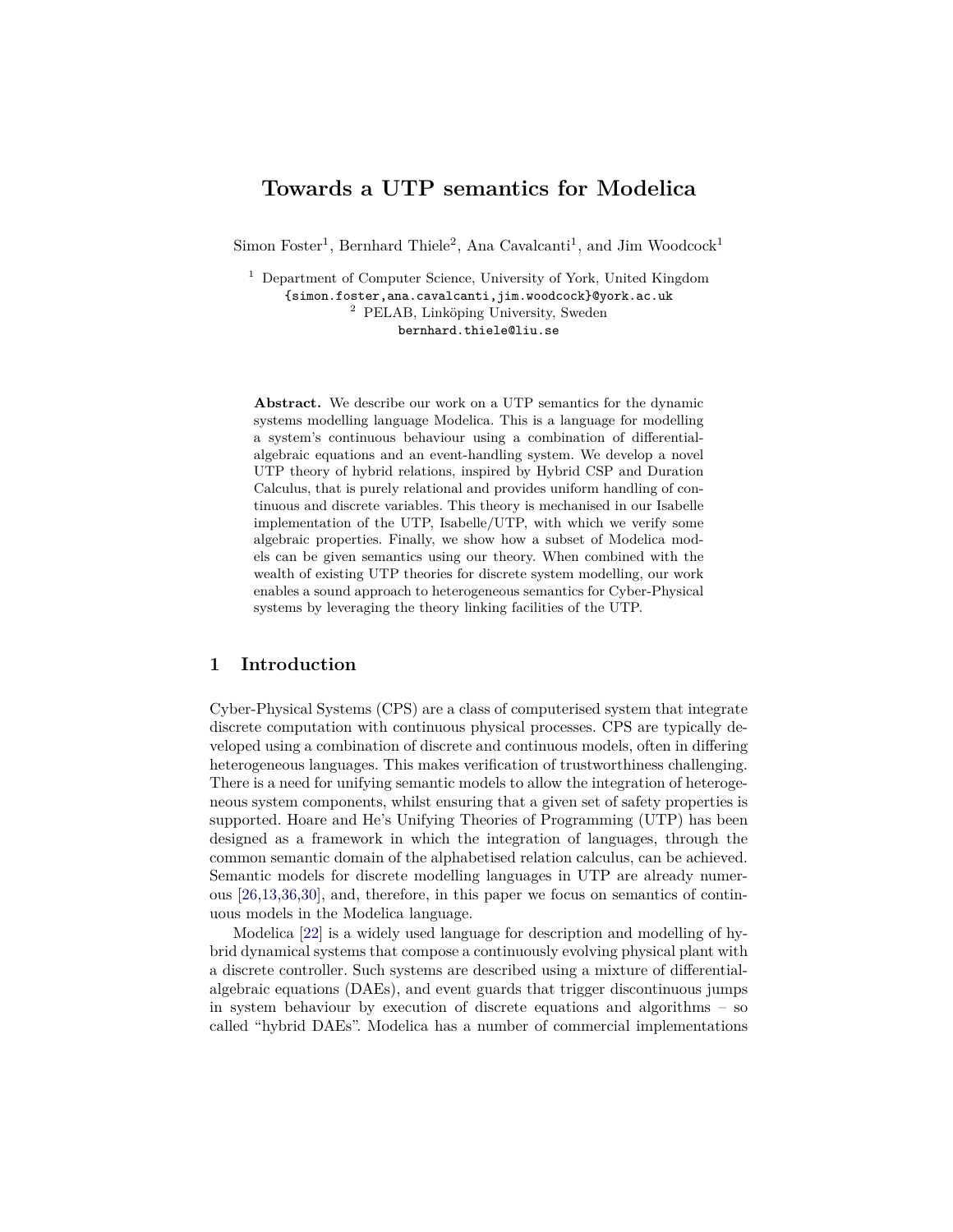including Dymola<sup>3</sup>, Wolfram SystemModeler<sup>4</sup>, MapleSim<sup>5</sup> and the open-source implementation, OpenModelica<sup>6</sup>. However, the Modelica language has an incomplete formal semantics; though the semantics of DAEs is well known, the event iteration system currently does not have a formal semantics. Here we give a denotational semantics to a fragment of Modelica using a UTP theory of hybrid relations. Additionally to clarifying the semantics of Modelica, this allows us to consider the combination of continuous and discrete models through common theoretical factors and theory linking.

Our approach to giving a semantics to Modelica is three-fold. Firstly, we create a UTP theory of hybrid relations, building on the work of He [14,15], Zhou [33,32], Zhan [21], and others. This theory extends the alphabet of UTP predicates with continuous variables  $c \in \text{con}\alpha$  and is defined by novel healthiness conditions that characterise these variables as piecewise continuous functions.

Secondly, we define the operators of our hybrid relational calculus, which is similar to the imperative subset of  $HCSP$  [34], but extended with an interval operator [33] that provides a continuous specification statement. In particular we provide support for semi-explicit DAEs and continous variable preemption. As with Hybrid CSP, we base the denotational semantics around the Duration Calculus [33], though the semantics is purely relational. Moreover, we provide a uniform account of both discrete and continuous variables by linking the latter to discrete "copy" variables that give the valuation at the beginning and end of a continuous evolution. Thus, both discrete and continuous variables can be manipulated with the same operators; in the latter case this provides initial value constraints. Our model of hybrid relations has also mechanised in our UTP proof assistant, *Isabelle/UTP* [10], that provides theorem proving facilities.

Thirdly, we define a preliminary denotational semantics for Modelica through a mapping into the hybrid relational calculus. This mapping primarily considers the event-handling mechanism of Modelica, whereby specific conditions on continuous variables can lead to both discontinuous jumps in variables, and also changes to the equations active in the DAE system.

The remainder of our paper is structured as follows. In section 2, we provide background on hybrid systems by briefly surveying the literature, with particular emphasis on works related to the UTP. In section 3 we briefly describe the UTP, and in section 4 we introduce the Modelica language. In section 5, we describe our UTP theory of hybrid relations. In section 6, we use our UTP theory to build a hybrid relational calculus, including operators for specifying continuous invariants, differential equations, and preemption. In section 7, we outline our mechanisation of the hybrid relational calculus in Isabelle [23,10]. In section 8, we use our hybrid relational calculus to give a high-level denotational semantics to the Modelica language, focusing principally on the interaction between

<sup>3</sup> http://www.3ds.com/products-services/catia/products/dymola

<sup>4</sup> http://www.wolfram.com/system-modeler/

<sup>5</sup> http://www.maplesoft.com/products/maplesim/

<sup>6</sup> https://www.openmodelica.org/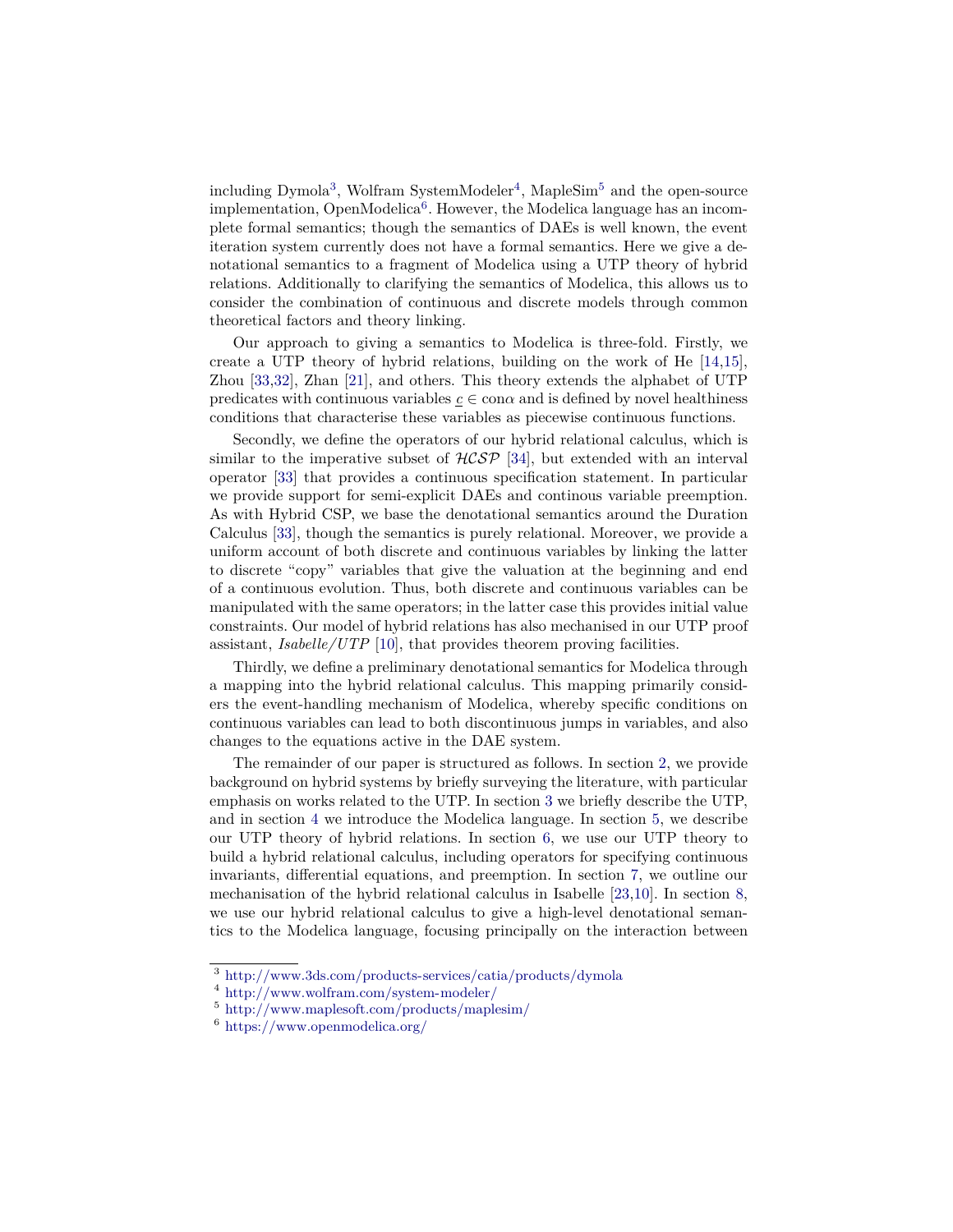evolution of DAEs and the event handling system. Finally in section 9, we draw conclusions.

# **2 Related work: Hybrid Systems**

The majority of the work on hybrid systems takes inspiration from Hybrid Automata [16], an extension of finite state automata that allows the specification of continuous behaviour. A hybrid automaton consists of a finite set of states labelled by ODEs, a state invariant, and initial conditions. The states (or "modes") are connected by transitions that are labelled with jump conditions and (optionally) events. Whilst in a state the continuous variables evolve according to the system of ODEs and the given invariant; this is known as a *flow* as the variable values continuously flow from one value to another. When one of the jump conditions of an outgoing edge is satisfied, the event, if present, can instantaneously execute, potentially resulting in a discontinuity, and the targeted hybrid state is activated. Thus a hybrid automata is characterised by behaviour that includes both continuous flows also discrete jumps. Hybrid automata are given a denotational semantics in terms of piecewise continuous functions [16]  $\mathbb{R} \to \mathbb{R}^n$ , also called trajectories, that are continuous except for in a finite number of places.

Verification of hybrid systems was made possible through the seminal work of Platzer [27]. This work develops a logic called Differential Dynamic Logic  $(d\mathcal{L})$ that allows us to specify invariants over both discrete and continuous variables. Hybrid systems are modelled using a language of hybrid programs, that combines the usual operators of an imperative language with continuous behaviour specified by differential equations. Hybrid programs are equipped with a relational semantics, and a proof calculus for  $d\mathcal{L}$  allows reasoning about hybrid programs. An implementation of  $d\mathcal{L}$  called *KeYmaera* [27] allows the automated verification of systems modelled as hybrid programs. Our notion of hybrid relation is inspired by Platzer's hybrid programs, though we focus on a UTP denotational semantics as opposed to an operational semantics. Our own setting of the Duration Calculus [33] provides us with the necessary machinery to similarly justify a dynamic logic. Moreover, we observe that, with a UTP model, we are in a strong position to extend the work to deal with concurrent hybrid programs, a notion that  $d\mathcal{L}$  does not consider.

Concurrency is considered in Hybrid CSP [14,34]  $(HCSP)$ , an extension of Hoare's process calculus CSP [17] that adds support for continuous variables as described by differential equations and modelled by standard trajectories, in a similar manner to hybrid automata.  $H\mathcal{CSP}$  [14] extends CSP with continuous variables whose behaviour is described by differential equations of the form  $\mathcal{F}(s, s) = 0$ . Interaction between discrete and continuous behaviour takes the form of preemption conditions on continuous variables, timeouts, and interruption of a continuous evolution through CSP events. HCSP has a denotational semantics that is presented in a predicative style similar to the UTP [18].

Further work on  $HCSP$  [34] enriches the language to allow explicit interaction between discrete and continuous variables. This is achieved through a novel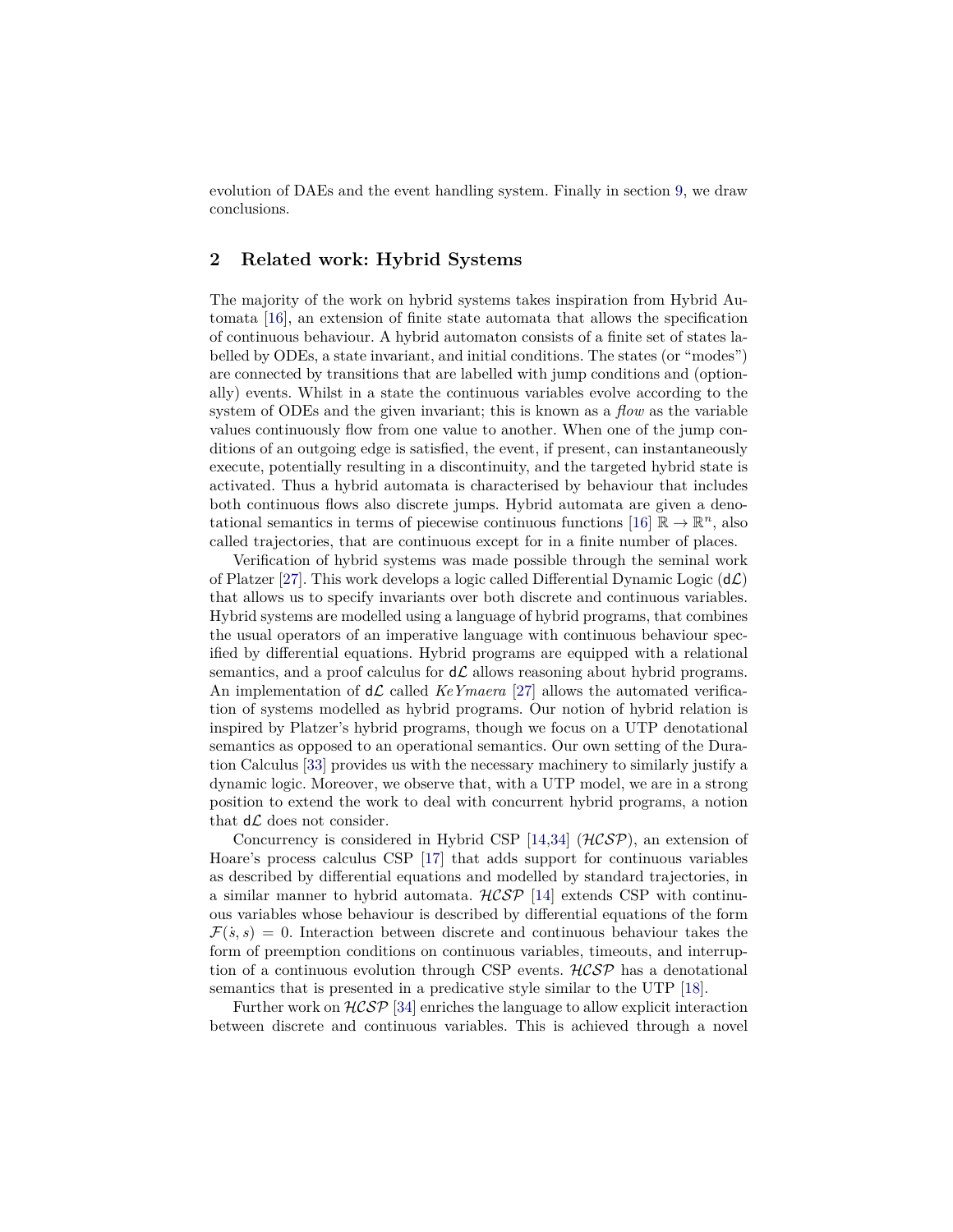denotational semantics in terms of the Extended Duration Calculus [35], which treats variables as piecewise continuous functions. This allows a more precise semantics for operators like preemption that are defined in terms of suitable variable limits. A Hoare logic for this calculus is presented in [21], through the adoption of Platzer's differential invariants, along with an operational semantics. Our work is heavily influenced by  $HCSP$ , though we focus on formalising the sequential aspects of hybrid systems, and so formalise a subset of the operators with refined definitions. Our operators formalise continuous after variables by explicitly considering left-limits which is important for Modelica event iteration.

A theorem prover for  $H\mathcal{CSP}$  called, HHL Prover [37], has also been developed and applied to verification of Simulink diagrams through a mapping into  $HCSP$  [31]. More recently the fundamentals of hybrid system modelling have been studied in a purely UTP relational setting [15]. This work has produced a language called the Hybrid Relational Modelling Language [15] (HRML), which draws on  $HCSP$ , but uses signals rather than CSP's events as the main communication abstraction. Our notation is agnostic in this respect, and could be extended either to support the event or signal paradigm.

Duration Calculus [33]  $(\mathcal{D}\mathcal{C})$  provides specification of invariants over the continuous time domain, in order to facilitate verification real-time systems. For example, we can write  $\lceil x^2 \rceil$ , which specifies all possible intervals of over which  $x^2 > 7$  is invariant. The chop operator  $P \circ Q$  specifies that an interval may be broken into two subsequent intervals, over which *P* and then *Q* hold, respectively. DC has been extended to provide a semantics for hybrid real-time systems modelling [35], which is then used to give semantics to  $H\mathcal{C}S\mathcal{P}$  [34]. DC can also be used to give an account to typical operators of modal and temporal logics. Thus, grounding our semantics in  $\mathcal{DC}$  enables us to form continuous specifications about hybrid systems. Different to  $\mathcal{DC}$  we provide a purely relational UTP semantics, and also explictly distinguish continuous and discrete variables, instead of modelling the latter as step functions. This distinction allows us to retain standard relational definitions of the majority of discrete UTP operators.

### **3 Unifying Theories of Programming**

Unifying Theories of Programming [18,4] (UTP) is a framework for the specification of formal semantics. It is based on the idea that any temporal model can be expressed as an alphabetised predicate that describes how variables change over time. This idea of "programs-as-predicates" means that the duality of programs and specifications all but disappears, as programs are just a subclass of specifications. This powerful idea provides a strong basis for unification of heterogeneous languages and semantic models, since many different shapes of models can be given a uniform view. The UTP further allows that different semantic presentations, such as denotational, algebraic, axiomatic, and operational, can be formally linked through mutual embeddings. This ensures that consistency is maintained between semantic models and that tools that implement them can be combined for multi-pronged analysis and verification of models [10].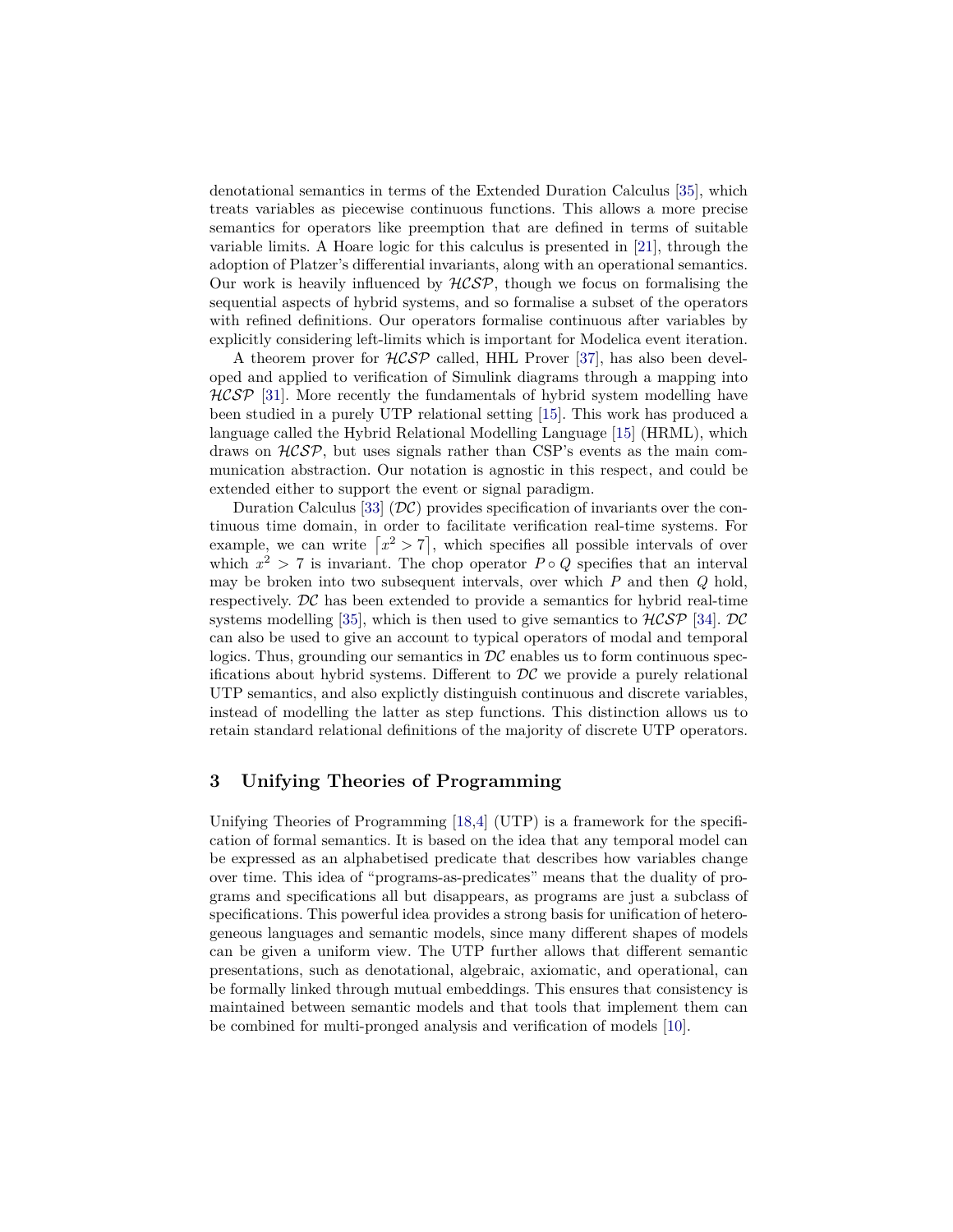Concretely, an alphabetised relation is a pair  $(\alpha P, P)$  where  $\alpha P$  is the alphabet and *P* is a predicate all of whose free variables belong to  $\alpha P$ . The alphabet can in turn be subdivided  $\alpha(P) = \text{in}\alpha(P) \cup \text{out}\alpha(P)$ , with input variables  $x, y \in \text{in}\alpha(P)$  and output variables  $x', y' \in \text{out}\alpha(P)$ . The calculus provides the operators typical of first order logic. UTP predicates are ordered by a refinement partial order  $P \sqsubseteq Q$  that also defines a complete lattice. Imperative programs can be described using relational operators, such as sequential composition *P* ; *Q*, if-then-else conditional  $P \triangleleft b \triangleright Q$ , assignment  $x := A$  *v* (for expression *v* and alphabet  $A$ ), and skip  $I\mathcal{I}_A$ , all of which are given predicative interpretations.

More sophisticated language constructs can be expressed by enriching the theory of alphabetised relations to create UTP theories. A UTP theory consists of (i) a set of observational variables, (ii) a signature, and (iii) a set of healthiness conditions. The observational variables record behavioural semantic information about a particular program. For example, we may have an observational variable for recording the current time called *clock* : R. The signature uses these operational variables to encode the main operators of the target language.

The domain of a UTP theory can be constrained through healthiness conditions, which act as invariants over the observational variables. For example, it is intuitively the case that time only moves forward, and so a relational observation like  $C \triangleq clock = 3 \wedge clock' = 1$  ought not to be possible. We can eliminate this kind of behaviour description with an invariant  $clock \leq clock'$ . In the UTP such conditions are expressed as idempotent functions, for example **HT**(*P*) = *P* ∧ *clock* ≤ *clock'*, so that healthiness of a predicate *P* can be expressed as a fixed point equation:  $P = HT(P)$ . If we apply HT to C, the result is miraculous predicate **false** and thus *C* is excluded from the theory signature.

UTP theories can be used to describe a domain useful for modelling particular problems – for instance, we can add further conditions to  $HT$  to provide a theory of real-time programs. UTP theories can also be composed to produce modelling domains that combine different language aspects. Put more simply, UTP theories provide the building blocks for a heterogeneous language's denotational semantics [9]. Such a denotational semantics provides the "gold standard" for the meaning of language constructs and can then be used to derive other presentations, such as operational and, very often, algebraic.

# **4 Modelica**

Modelica is an equation-based object-oriented language for describing the dynamic behaviour of CPS, standardised by the Modelica Language Specification (MLS) [22]. The MLS is described using English; therefore, its semantics is to some extent subject to interpretation. Quoting from [22, Section 1.2]: "The semantics of the Modelica language is specified by means of a set of rules for translating any class described in the Modelica language to a flat Modelica structure. A class must have additional properties in order that its flat Modelica structure can be further transformed into a set of differential, algebraic and discrete equations (= flat hybrid DAE). Such classes are called simulation models."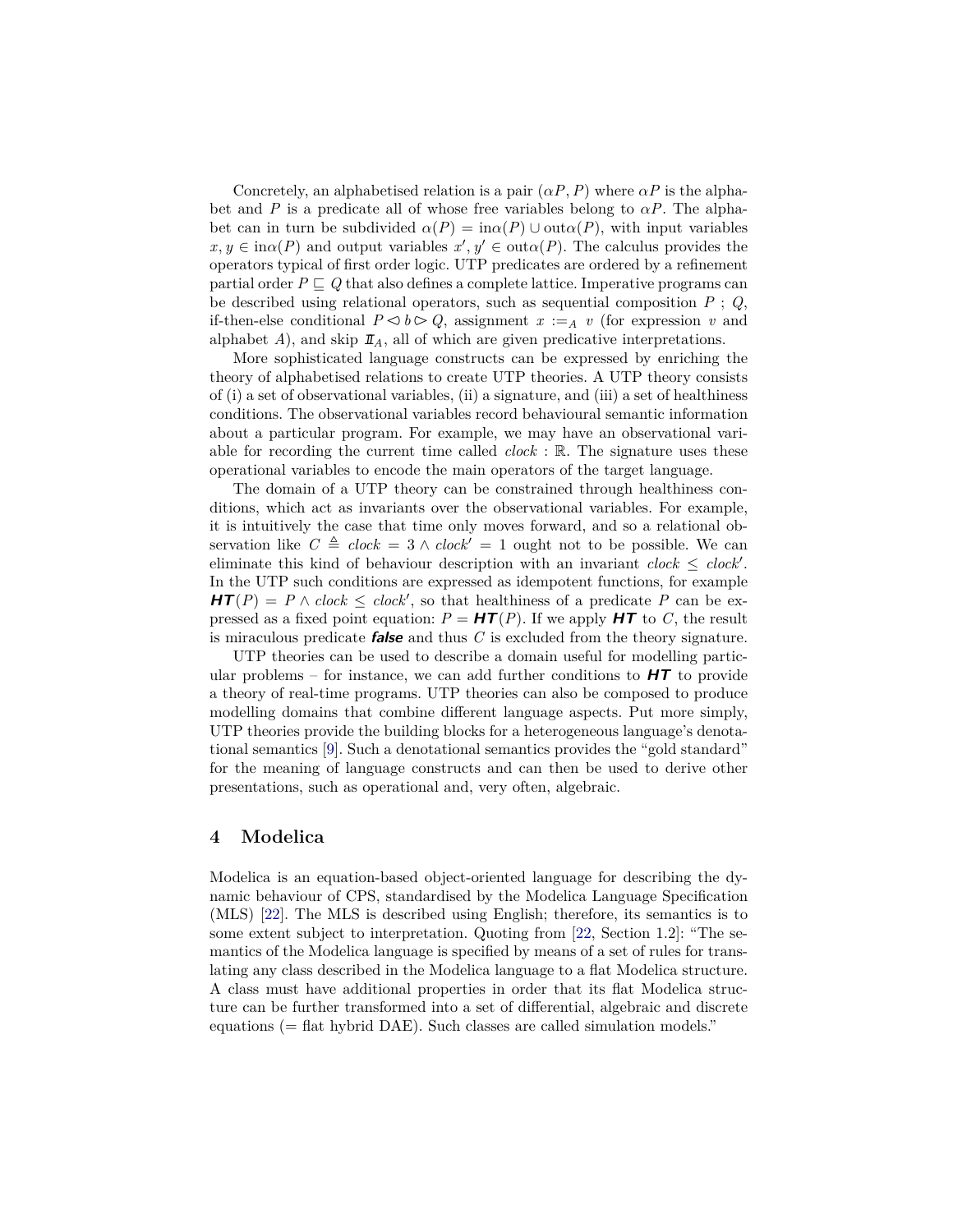```
Modelica Model
      Modelica
                        model BouncingBall
    Specification
                           Real h; Real v;
         ↓
                        initial equation
    Flat Modelica
                           h = 1.0;(Hybrid DAE)
                        equation
                           v = der (h);
Mathematical denotation
                           der(v) = -9.81;for hybrid DAE system
                           when h<0 then
         \frac{2}{3}reinit (v, -0.8* pre (v));
 Simulation Result
                           end when ;
                        end BouncingBall ;
```
**Fig. 1.** From model to simulation result.

**Fig. 2.** Bouncing ball in Modelica.

Fig. 1 illustrates the basic idea. The squiggle arrow denotes a degree of fuzziness — a simulation result is an *approximation* to the, in general, inaccessible exact solution of the equation system and the specification does not prescribe a particular solution approach. A classical model for a hybrid systems is the bouncing ball. A possible Modelica implementation for a ball with mass 1 kg and an impact coefficient of 0.8 that falls from an initial height of  $h = 1$  m is given in Fig. 2. When the ball hits the ground, it changes its velocity *v* discontinuously and bounces back.  $\text{der}(h)$  and  $\text{der}(v)$  denote the time derivatives *h* and  $\dot{v}$  of variables  $h$  and  $v$ , respectively. The acceleration to the ground is determined by earth's gravitational acceleration  $g = 9.81 \,\mathrm{m/s^2}$ . The discontinuous change of variable *v* is modelled using a conditionally activated reinitialization equation. The ball hits the ground when condition  $h < 0$  becomes true. The reinit() operator is used for reinitializing  $v$  with the negative value of  $v$  (times the impact coefficient) just before condition  $h < 0$  becomes true ( $pre(v)$  returns the left limit of variable *v* at the event instant).

Several formal specification approaches have been used to give semantics to subsets of the Modelica language. Most of the approaches describe the instantiation and flattening of Modelica models (*i.e.,* the *static semantics*, corresponding to the first stage in Fig. 1) [20,1,28] while others are restricted to discrete-time language subsets [29].

Flat Modelica can be conceptually mapped to a set of differential, algebraic and discrete equations of the following form [22, Appendix C]:

1. *Continuous-time behaviour.* The system behaviour *between* events is described by a system of differential and algebraic equations (DAEs):

$$
f(x(t), \dot{x}(t), y(t), t, m(t_e), m_{pre}(t_e), p, c(t_e)) = 0
$$
 (1a)

$$
g(x(t), y(t), t, m(t_e), m_{pre}(t_e), p, c(t_e)) = 0,
$$
 (1b)

where *t* denotes time; *p* is a vector of parameters and constants;  $x(t)$  is a vector of dynamic variables of type Real and  $\dot{x}(t)$  is the vector of its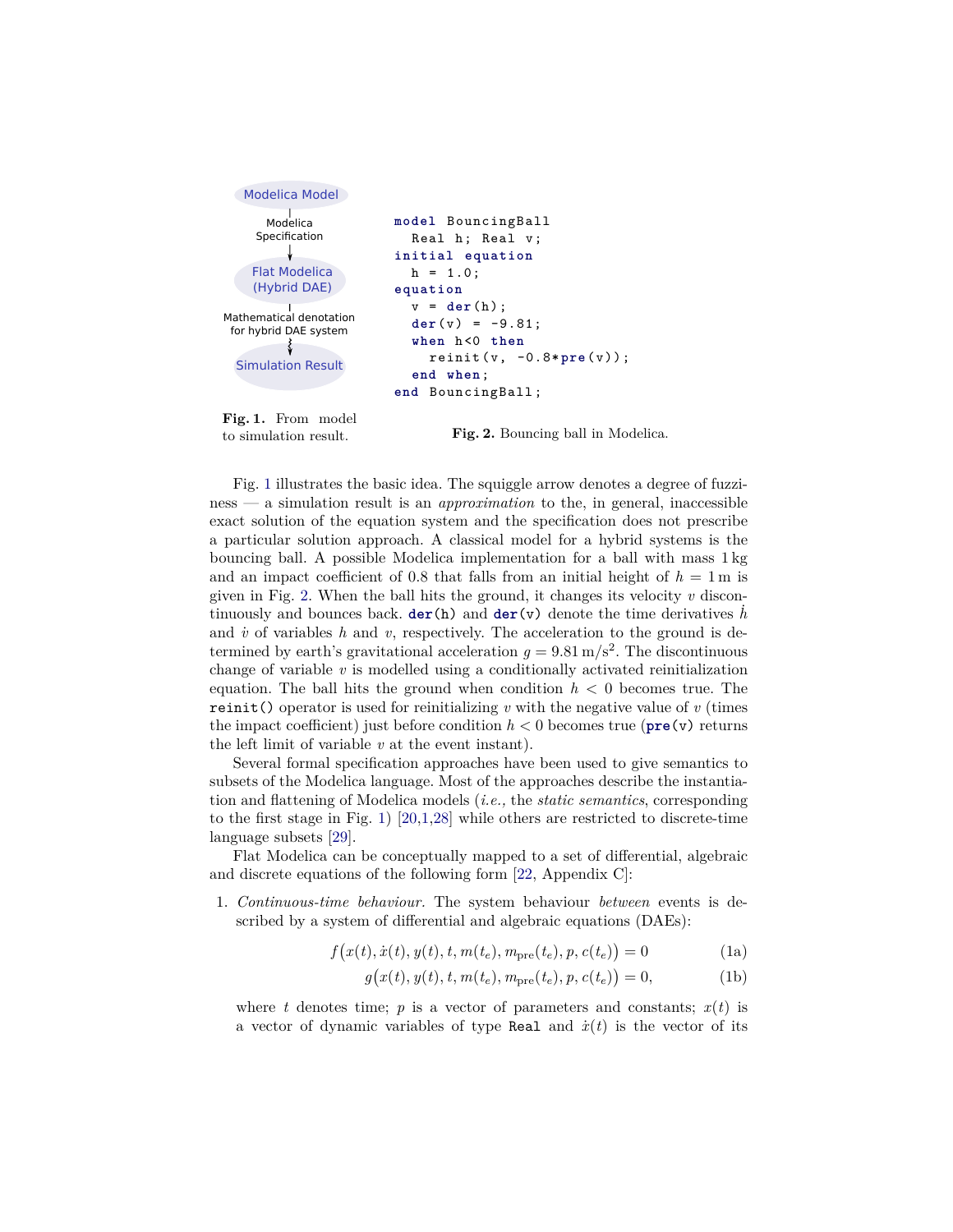derivatives;  $y(t)$  is a vector of algebraic variables of type Real;  $m(t_e)$  is a vector of discrete-time variables of type discrete Real, Boolean, Integer, or String which changes only at event instants  $t_e$ ;  $m_{\text{pre}}(t_e)$  are the values of *m* immediately before the current event at event instant  $t_e$ ; and  $c(t_e)$  is a vector containing all Boolean condition expressions, *e.g.*, if-expressions.

2. *Discrete-time behaviour.* The behaviour at an event at time *t<sup>e</sup>* is described by following discrete equations:

$$
m(t_e) := f_m(x(t_e), \dot{x}(t_e), y(t_e), m_{\text{pre}}(t_e), p, c(t_e))
$$
\n(2)

$$
c(t_e) := f_e(m^{\mathbf{B}}(t_e), m^{\mathbf{B}}_{\text{pre}}(t_e), p^{\mathbf{B}}, rel(v(t_e))).
$$
\n(3)

An event fires if any of the conditions  $c(t_e)$  change from **false** to **true**. The vector-valued function  $f_m$  specifies new values for the discrete variables  $m(t_e)$ . The vector  $c(t_e)$  is defined by the vector-valued function  $f_e$ , which contains all Boolean condition expressions evaluated at the most recent event *te*;  $rel(v(t_e)) = rel([x(t); \dot{x}(t); y(t); t; m(t_e); m_{\text{pre}}(t_e); p])$  is a Boolean-typed vector-valued function containing variables  $v_i$ ,  $e.g., v_1 > v_2, v_3 \geq 0$ ;  $m^{\mathbf{B}}(t_e)$ is a vector of discrete-time variables of type Boolean,  $m^{\mathbf{B}}(t_e) \subseteq m(t_e)$ , and  $m_{\text{pre}}^{\text{B}}(t_e)$  are the values of  $m^{\text{B}}$  immediately before the current event at event instant  $t_e$ ;  $p^{\mathbf{B}}$  are parameters and constants of type Boolean,  $p^{\mathbf{B}} \subseteq p$ .

Simulation means that an initial value problem (IVP) is solved. The equations define a DAE which may have discontinuities and a variable structure and may be controlled by a discrete-event system.

# **5 Theory of Hybrid Relations**

We now proceed to describe our theory of hybrid relations to enable the definition of a relational calculus for modelling sequential hybrid processes. Our model unifies the treatment of discrete and continuous variables so that the same operators may be used for manipulating both. In Modelica, DAEs are used to describe continuously evolving dynamic behaviour of a system. Thus, in the UTP, we first introduce a theory of continuous time processes that embeds trajectories into alphabetised predicates and shows how continuous variables evolve over a given interval. These intervals are used to divide up the evolution of a system into piecewise continuous segments.

Our theory is based on vanilla UTP alphabetised relations, and so is insensitive to termination and stability of continuous processes. Following the UTP philosophy, we consider hybrid behaviour in isolation, and then later augment it with additional structure to allow the finer expression of such properties. Our theory can, for instance, be embedded into timed reactive designs [13,30].

*Alphabet.* Our model of continuous time introduces observational variables  $ti, ti' : \mathbb{R}_{\geq 0}$  that define the start and end time of the current computation interval, as in  $\mathcal{DC}$  [35]. We also introduce the expression  $\ell$  to denote the duration of the current interval, where  $\ell \triangleq ti'-ti$ .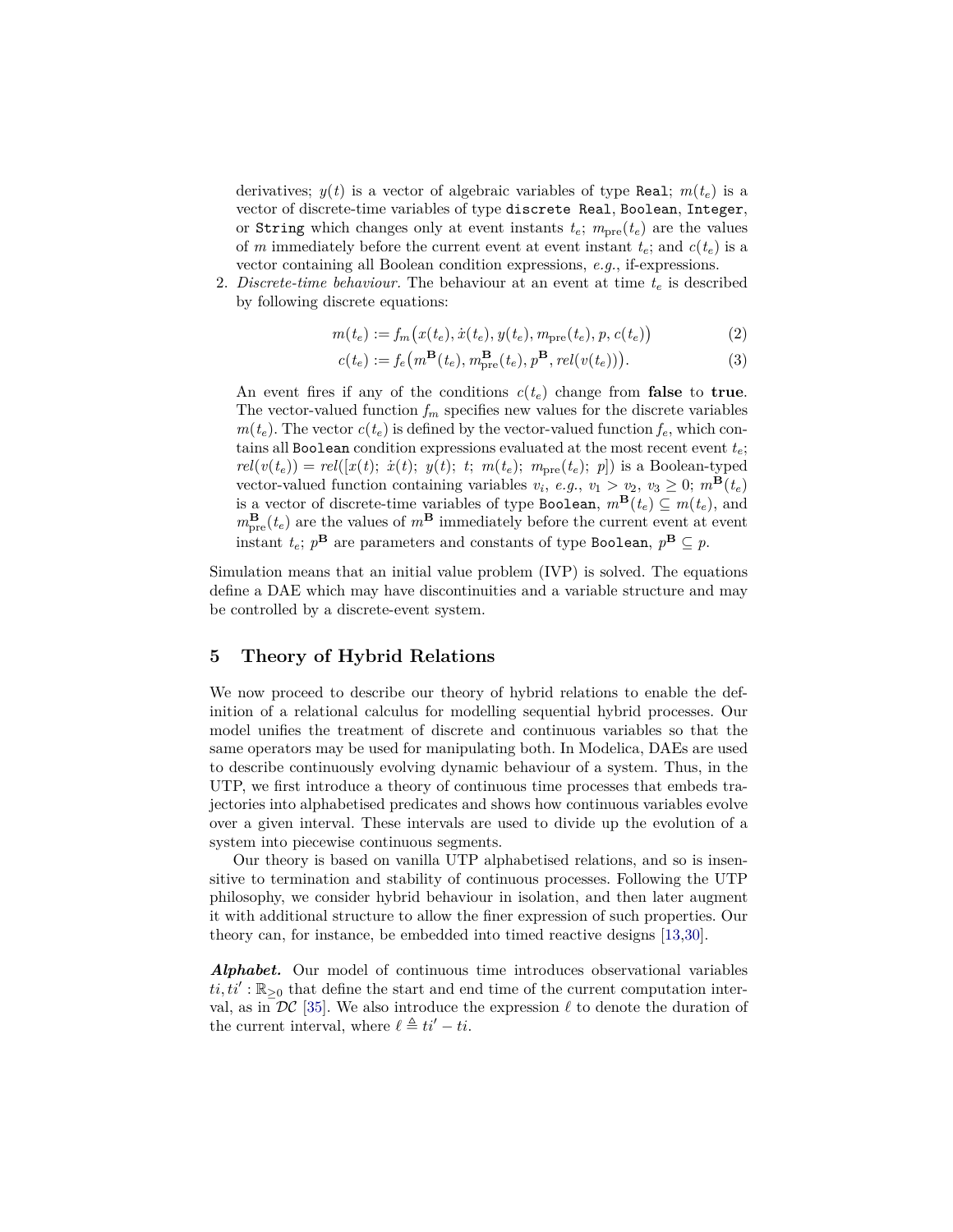As already said, the alphabetised relational calculus divides the alphabet into input in $\alpha(P)$  and output variables out $\alpha(P)$ . Inspired by [15], we add a further subdivision  $\underline{x}, y, \underline{z} \in \text{con}\alpha(P)$ , the set of continuous variables, that is orthogonal to the discrete program variables, that is  $\text{con}\alpha(P) \cap (\text{in}\alpha(P) \cup \text{out}\alpha(P)) = \emptyset$ . The elements of con $\alpha(P)$  are the variables to be used in differential equations and other continuous constructs.

We assume that all variables consist of a name, type, and optional decoration. For example, the name in the variables  $x, x'$ , and  $\underline{x}$  is the same –  $x$ – but the decorations differ. We introduce the distinguished continuous variable  $t$  that denotes the current instant in an algebraic or differential equation. An alphabetised predicate *P* whose alphabet can be so partitioned, i.e.  $\alpha(P) = \text{in}\alpha(P) \cup \text{out}\alpha(P) \cup \text{con}\alpha(P)$ , is called a *hybrid relation*.

Continuous variables come in two varieties that allows us to talk about a particular instant or about the whole time continuum:

- **–** instant variables these are continuous variables of type R that refer to the value at a particular instant;
- trajectory variables these are time-dependent variables of type  $\mathbb{R}_{\geq 0}$  →  $\mathbb{R}$ and give the values over a whole trajectory.

Trajectory variables are total rather than partial functions. This has the advantage that composition operators need not consider explicit combination of trajectories through overriding. Instead, composition further constrains the trajectory functions, potentially over disjoint time domains (as is the case for ;). Valuations of the trajectory exist outside  $[ti, ti'$ ), but they have no relevance.

We require that each trajectory variable  $\underline{x} : \mathbb{R}_{\geq 0} \to \mathbb{R}$  is accompanied by discrete before and after "copy" variables with the same name  $-x, x': \mathbb{R}$  – that record the values at the start and limit of the current interval. This, crucially, allows us to use the standard operators of relational calculus for manipulating continuous variables via discrete copies. This allows us to consider the set of purely discrete variables that are not discrete copies of a continuous variable:

dis $\alpha(P) = \{x \in \text{in}\alpha(P) \mid x \notin \text{con}\alpha(P)\} \cup \{x' \in \text{out}\alpha(P) \mid x \notin \text{con}\alpha(P)\}\$ 

We introduce the following @ operator borrowed from [6] that lifts a predicate in instant variables to one in trajectory variables.

**Definition 1.** *Continuous variable lifting*

*P* @ τ , {*x* 7→ *x*(τ ) | *x* ∈ conα(*P*) \ {*t*}} † *P*

The dagger (†) operator is a nominal substitution operator. It applies the given partial function, which maps variables to expressions, as a substitution to the given predicate, so that  $P[v/x] = \{x \mapsto v\}$   $\dagger$  *P*. We construct a substitution that maps every flat continuous variable (other than the distinguished time variable  $\underline{t} \in [t_i..t_i]$  to a corresponding variable lifted over the time domain. The effect of this is to state that the predicate holds for values of continuous variables at a particular instant  $\tau$ , a variable that is potentially free in  $P$ . Each flat continuous variable  $\underline{x}$ : *T* is thus transformed to have a time-dependent function  $\underline{x}$ :  $\mathbb{R} \to T$ type. This operator is used to lift time predicates over intervals.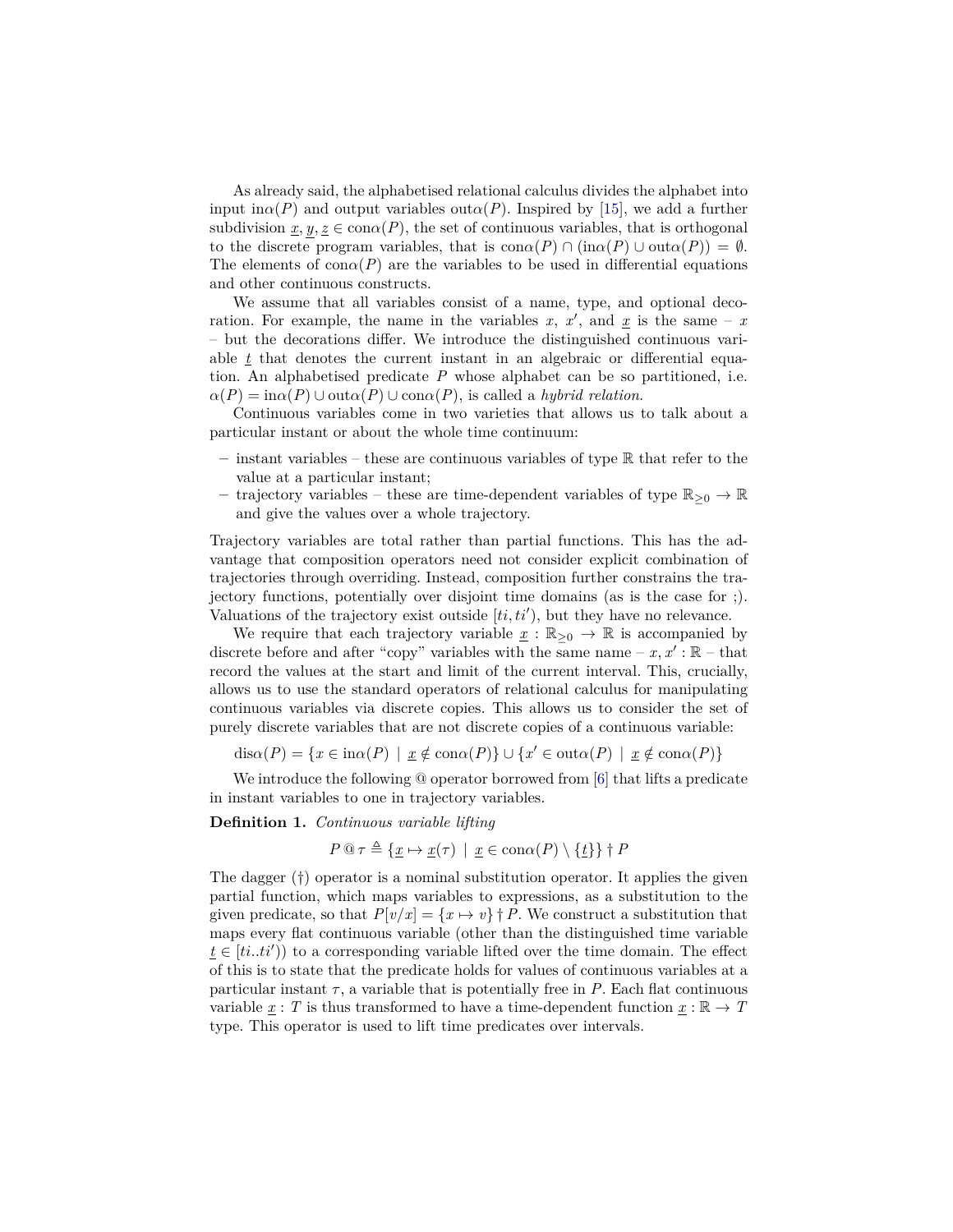$$
P, Q ::= P; Q | P \triangleleft b \triangleright Q | x := e | P^* | P^{\omega} | \mathbb{F}P \mathbb{F} | \langle F_n | b \rangle | P[b] Q
$$

**Table 1.** Signature of hybrid relational calculus

*Healthiness conditions.* We introduce two healthiness conditions:

**HCT1**(P) 
$$
\triangleq P \wedge ti \leq ti'
$$

\n**HCT2**(P) 
$$
\triangleq P \wedge \left( ti < ti' \Rightarrow \bigwedge_{\underline{v} \in \text{con}(P)} \left( \begin{array}{c} \exists I : \mathbb{R}_{\text{oseq}} \bullet \text{ran}(I) \subseteq \{ti \dots ti'\} \\ \wedge \{ti, ti'\} \subseteq \text{ran}(I) \wedge \\ \wedge (\forall n < \#I - 1 \bullet \\ \underline{v} \text{ cont-on}[I_n, I_{n+1})) \end{array} \right) \right)
$$

\n
$$
\mathbb{R}_{\text{oseq}} \triangleq \{x : \text{seq } \mathbb{R} \mid \forall n < \#x - 1 \bullet x_n < x_{n+1} \}
$$

\nwhere

\n
$$
f \text{ cont-on}[m, n) \triangleq \forall t \in [m, n) \bullet \lim_{x \to t} f(x) = f(t)
$$

**HCT1** states that time may only ever go forward, as should be the case, and thus the time interval is well-defined. **HCT2** states that every continuous variable  $\underline{v}$ should be piecewise continuous, that is, that for non-empty intervals there exists a finite number of points (range of  $I$ ) between  $ti$  and  $ti'$  where discontinuities occur. We define the set of totally ordered sequences  $\mathbb{R}_{\text{oseq}}$  that captures this set of discontinuities, and the continuity of  $f$  is defined in the usual way by requiring that at each point in  $[ti, ti']$ , the limit correctly predicts where the function goes.

**HCT1** and **HCT2** are idempotent, monotone, and commutative as they are both conjunctive. We then have that  $HCT = HCT2 \circ HCT1$  also satisfies all these properties. Furthermore it defines a complete lattice.

**Theorem 1. HCT** predicates form a complete lattice under  $\Box$  and  $\Box$ , with  $\top$ *H* = *HCT***(***true*) *and*  $\bot$ *H* = *false.* 

*Proof.* By conjunctivity of **HCT**. Properties of conjunctive healthiness conditions are proved in [12]. □

### **6 Hybrid relational calculus**

The signature of our theory is given in Table 1. It consists of the standard operators of the alphabetised relational calculus together with operators to specify intervals  $\llbracket P \rrbracket$ , differential algebraic equations  $\langle F_n | b \rangle$ , and preemption  $P | b | Q$ . Using this calculus, we can describe the bouncing ball example from Fig. 2:

*Example 1.* Bouncing ball in hybrid relational calculus

$$
h, v := 1, 0; \left( \left\langle \underline{\dot{h}} = \underline{v}; \ \underline{\dot{v}} = -9.81 \right\rangle [\underline{h} < 0] \ v := -v \cdot 0.8 \right) \right) \right) \omega
$$

This hybrid program has two continuous variables for height *h* and velocity *v*. Initially we set these two variables to 1 and 0, and then initiate the system of ODEs. The system evolves until  $h < 0$ , at which point a discrete command is executed that assigns  $-v \cdot 0.8$  to *v*, that is, the velocity is reversed with a dampening factor. The system infinitely iterates, allowing the system dynamics to continue evolving, but with new initial values. Such a system only requires an ODE with no algebraic equations; to illustrate DAEs we give another example.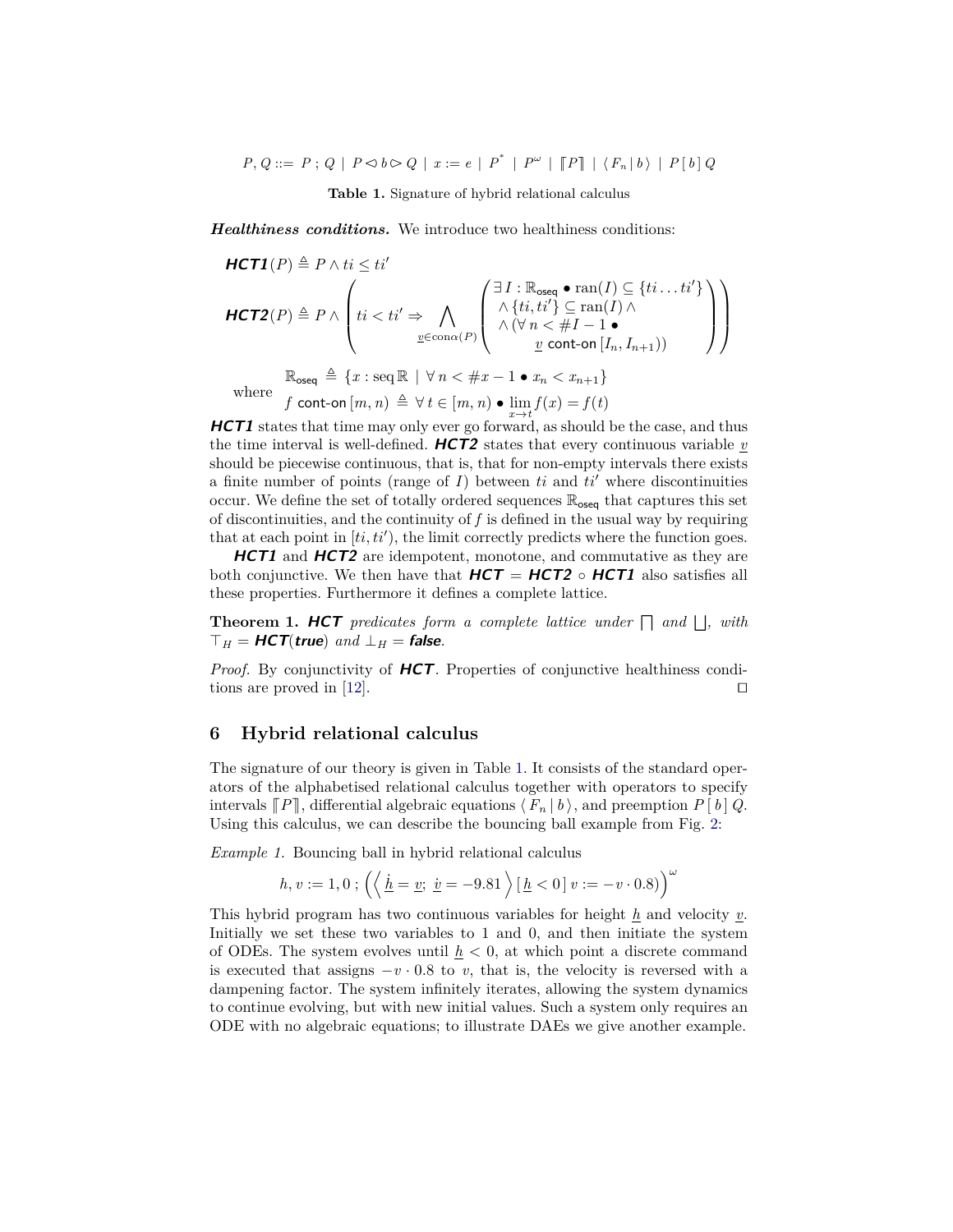*Example 2.* Cartesian pendulum in hybrid relational calculus

$$
\left\langle \underline{\dot{x}} = \underline{u}; \ \underline{\dot{u}} = \underline{\lambda} \cdot \underline{x}; \ \underline{\dot{y}} = \underline{v}; \ \underline{\dot{v}} = \underline{\lambda} \cdot \underline{y} - 9.81 \left| \underline{x}^2 + \underline{y}^2 = l^2 \right. \right\rangle
$$

This system consists of four differential and one algebraic equation in terms of the position  $(x, y)$ , horizontal and vertical velocities *u* and *v*, and the length *l* of the pendulum cable. The differential equations describe the horizontal and vertical components of the pendulum's movement vector, governed by the laws of conservation of energy and gravity using a constant  $\lambda$  previously defined. The algebraic equation ties *x* and *y* together through the Pythagorean theorem, ensuring that the length of the cable must be respected by the movement. ⊓⊔

We note that many of the standard operators of the alphabetised relational calculus retain their standard denotational semantics [18] in this setting, but over the expanded alphabet. Indeed, an alphabetised relation is simply a hybrid relation with the degenerate alphabet  $\text{con}\alpha(P) = \emptyset$ . For continuous variables, sequential composition behaves like conjunction. In particular, if we have *P* ; *Q*, with *P* and *Q* representing evolutions over disjoint intervals, then their sequential composition combines the corresponding trajectories when they agree on variable valuations. Put another way, the final condition of *P* also defines the initial condition for *Q* as in the Z schema composition operator.

Similarly, other operators like the Kleene star and Omega iteration operators  $P^*$  and  $P^{\omega}$ , being defined solely in terms of sequential composition, disjunction (internal choice),  $I\!I$ , and fixed point operators, also remain valid in this context. Thus we already have the core operators of an imperative programming language at our disposal. We prove that these core operators satisfy our two healthiness conditions in Isabelle (cf. section 7), but for now we state the following theorem.

**Theorem 2.** The following operators of relational calculus  $P$ ;  $Q$ ,  $P \triangleleft b \triangleright Q$ ,  $P^*$ ,  $\mathbb{I}$ ,  $x := v$ , and **false** are **HCT** closed.

The maximally nondeterministic relation **true** is of course not **HCT** healthy, and so we supplement our theory with **true**<sub>*H*</sub>  $\triangleq$  **HCT**(**true**). We define the interval operator from  $\mathcal{DC}$  [33] and our own variant.

**Definition 2.** *Interval operators*

$$
\begin{aligned}\n[P] &\triangleq \mathbf{HCT2}(\ell > 0 \land (\forall \underline{t} \in [ti, ti') \bullet P \mathbin{\textcircled{1}} \underline{t})) \\
[\![P]\!] &\triangleq [P] \land \bigwedge_{\underline{v} \in \text{con}\alpha(P)} (v = \underline{v}(ti) \land v' = \lim_{t \to ti'} (\underline{v}(t))) \land \overline{\mathbf{H}}_{\text{dis}\alpha(P)}\n\end{aligned}
$$

⌈*P*⌉ is a continuous specification statement that *P* holds at every instant over all non-empty right-open intervals from  $ti$  to  $ti'$ ; it corresponds to the standard DC operator. We apply **HCT2** to ensure that all variables are also piecewise continuous. In this setting we can use sequential composition  $P$ ;  $Q$  to express the  $DC$  chop operator  $(P \circ Q)$  to decompose an interval. Our additional interval operator  $\llbracket P \rrbracket$  pairs continuous variables with discrete variables at the start and limit of the interval, whilst holding other discrete variables constant. The initial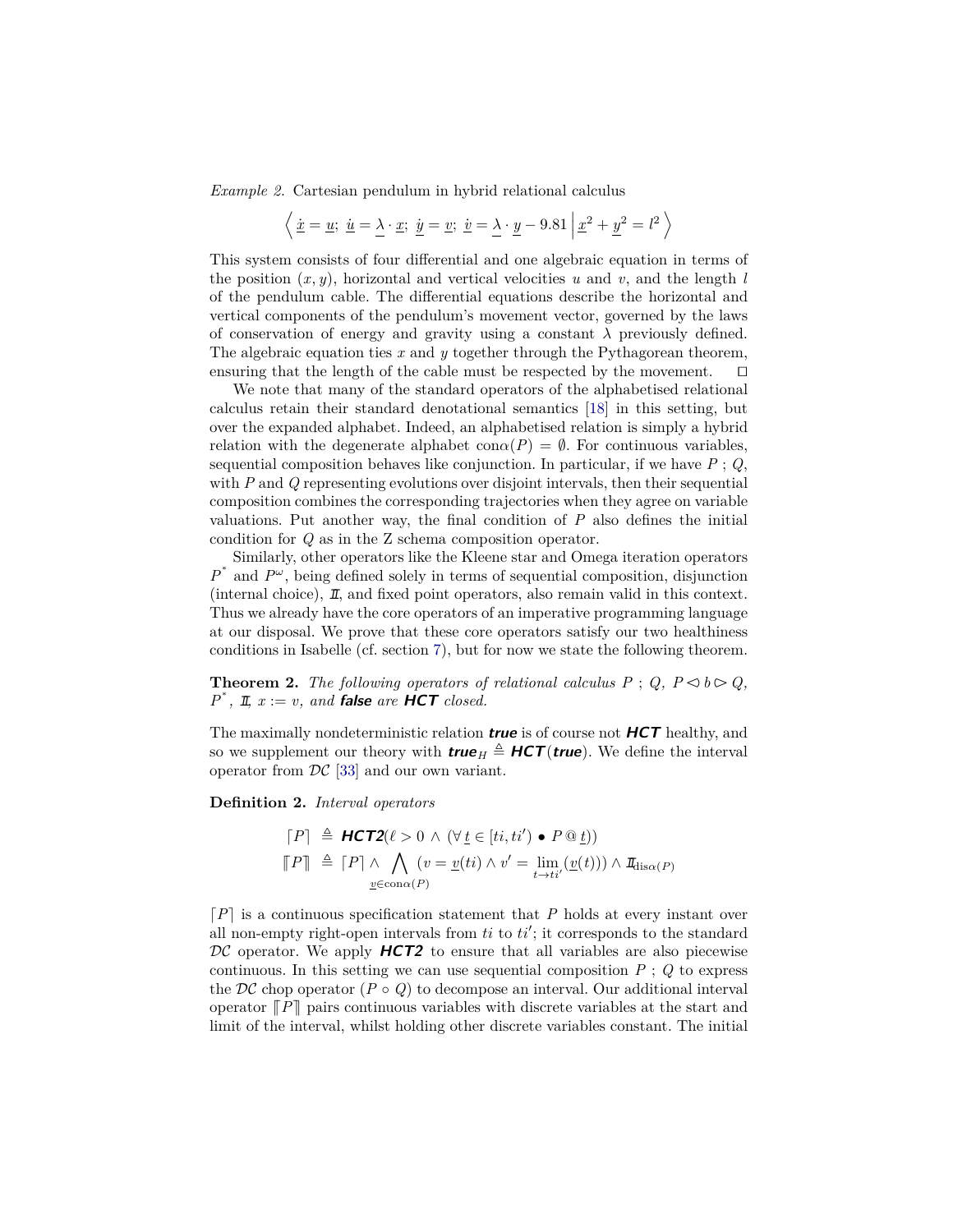$$
\begin{aligned}\n[\text{true}] &= \ell > 0 & [\text{false}] &= \text{false} \\
[P \land Q] &= [P] \land [Q] & [P \lor Q] \sqsubseteq [P] \lor [Q] \\
& \mathbb{F}P \mathbb{I} \subseteq \mathbb{F}P \mathbb{I} \; ; \, \mathbb{F}P \mathbb{I}\n\end{aligned}
$$

#### **Table 2.** Algebraic laws of durations

condition of each continuous variable *x* in the interval is constrained by the valuation of the corresponding discrete copy *x*. Likewise, the condition at the limit of the interval is recorded in the corresponding discrete after variable x'.

Crucially, this provides a uniform view of discrete and continuous variables when handled over an interval, and allows the use of standard relational operators for their manipulation. Moreover, by taking the limit rather than the final value of a continuous variable we do not constrain the trajectory valuation at  $ti'$ meaning it can be defined by a suitable discontinuous discrete assignment at this instant. Following [14] we ground our definition of differential equation systems in this interval operator. This will, for example, allow us to formally refine a DAE, under given initial conditions, to a suitable solution expressed using the interval operator. Intervals satisfy a number of standard laws of  $DC$  illustrated in Table 2, which we prove in section 7.

We next introduce an operator, adapted from  $H\mathcal{CSP}$  [34,21], to describe the evolution of a system of differential-algebraic equations.

#### **Definition 3.** *DAE system in semi-explicit form*

$$
\langle \underline{v}_1 = f_1; \cdots; \underline{v}_n = f_n | 0 = b_1; \cdots; 0 = b_m \rangle
$$
  
\n
$$
\triangleq \left[ \left( \forall i \in 1..n, \forall j \in 1..m \bullet \underline{v}_i(\underline{t}) = f_i(\underline{t}, \underline{v}_1(\underline{t}), \cdots, \underline{v}_n(\underline{t}), \underline{w}_1(\underline{t}), \cdots, \underline{w}_m(\underline{t})) \right) \right]
$$
  
\n
$$
\wedge 0 = b_j(\underline{t}, \underline{v}_1(\underline{t}), \cdots, \underline{v}_n(\underline{t}), \underline{w}_1(\underline{t}), \cdots, \underline{w}_m(\underline{t})) \right]
$$

A DAE  $\langle F_n | B_m \rangle$  consists of a set of *n* functions  $f_i : \mathbb{R} \times \mathbb{R}^n \times \mathbb{R}^m \to \mathbb{R}$  each of which defines the derivative of variable  $v_i$  in terms of the independent time variable  $t$  and  $n + m$  dependent variables. It also contains algebraic constraints  $b_j: \mathbb{R} \times \mathbb{R}^n \times \mathbb{R}^m \to \mathbb{R}$  that must be invariant for any solution and do not refer to derivatives. For  $m = 0$  the DAE corresponds to an ODE, which we write as  $\langle F_n \rangle$ . The DAE operator is defined using the interval operator to be all non-empty intervals over which a solution satisfying both the ODEs and algebraic constraint exists. Non-emptiness is important as it means that a DAE must make progress: it cannot simply take zero time since  $\ell > 0$ , and so a DAE cannot directly cause "chattering Zeno" effects when placed in the context of a loop, though normal Zeno effects remain a possibility.

As previously explained, at the initial time  $(ti)$  each continuous variable  $v_i$  of the system is equated to the value of the corresponding discrete input variable  $v_i$ . To obtain a well defined problem description, we require the following conditions to hold [2]: (i) the system of equations is consistent and neither underdetermined nor overdetermined; (ii) the discrete input variables  $v_i$  provide consistent initial conditions  $(ICs<sup>7</sup>)$ ; (iii) the equations are specific enough to define a unique solution during the interval  $\ell$ . The system is then allowed to evolve from this point in

 $^7$  Notice that in the general case ICs for DAE systems may actually involve derivatives  $\underline{v}_i$  of  $\underline{v}_i$  [25]. Modelica supports the general case and sophisticated algorithms for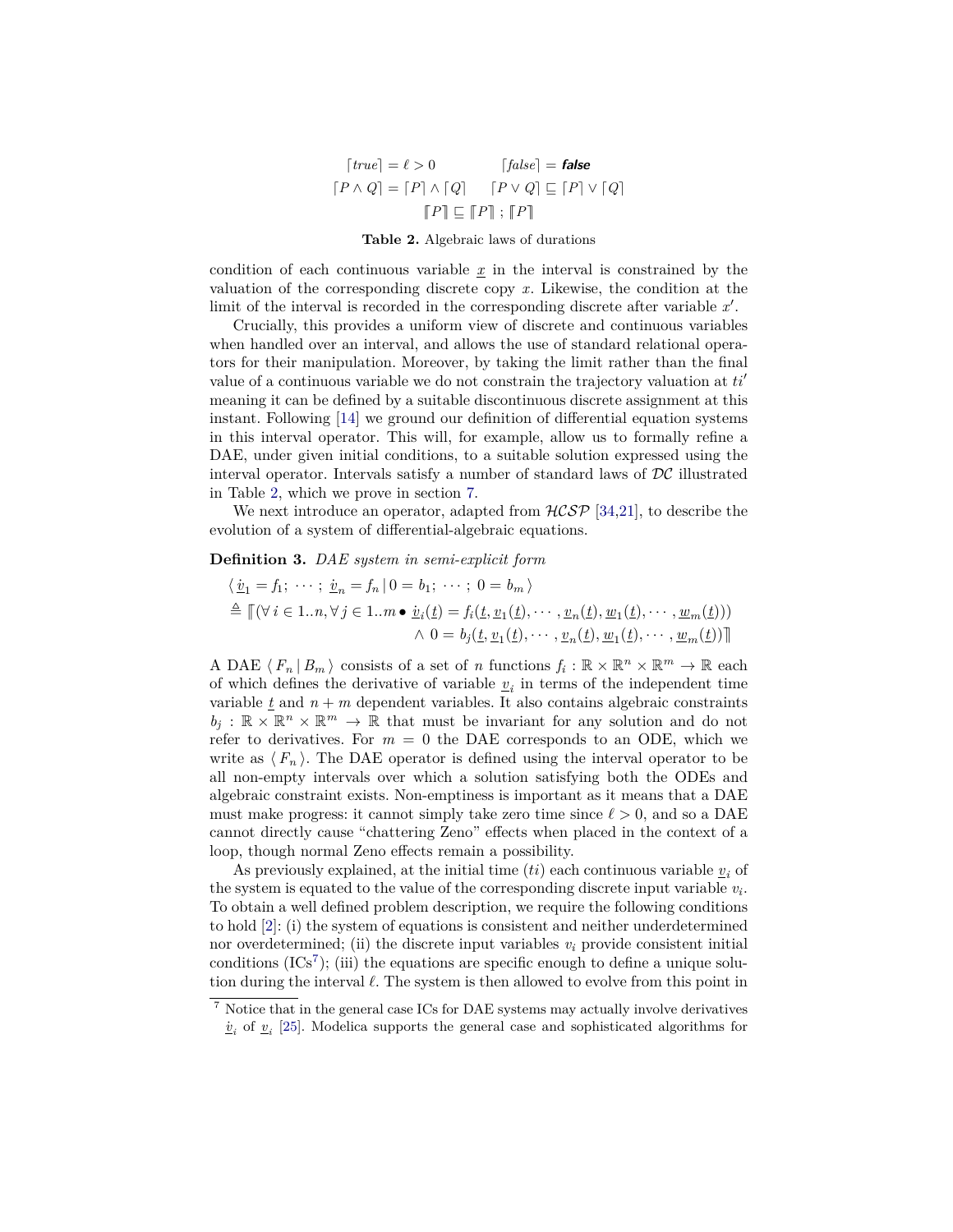the interval between  $ti$  and  $ti'$  according to the DAEs. At the end of the interval, the corresponding output discrete variables are assigned. During the evolution all discrete variables and unconstrained continuous variables are held constant.

Finally, we define the preemption operator, adapted from HCSP.

**Definition 4.** *Preemption operator*

$$
P[B] Q \triangleq (Q \triangleleft B \, @\, \text{ti} \, \triangleright (P \land \lceil \neg B \rceil)) \vee ((\lceil \neg B \rceil \land B \, @\, \text{ti}' \land P) \, ;\, Q)
$$

Intuitively, *P* is a continuous process that evolves until the predicate *B* is satisfied, at which point *Q* is activated. This operator is used to capture events in Modelica. The semantics is defined as a disjunction of two predicates. The first predicate states that, if *B* holds in the initial state of ti, then *Q* is activated immediately. Otherwise, *P* is activated and can evolve while *B* remains false (potentially indefinitely). The second predicate states that  $\neg B$  holds on the interval  $[ti, ti')$  until instant  $ti'$ , when *B* switches to a true valuation; during that inverval *P* is executing. Following this, *P* is terminated and *Q* is activated.

### **7 Mechanisation in Isabelle/UTP**

Our Isabelle [23] mechanisation serves two purposes: firstly it validates the model by enabling us to prove algebraic laws, and secondly it enables theorem proving for hybrid programs. It is based in a shallow embedding of the UTP<sup>8</sup>, which provides direct proof automation through a combination of *Isabelle/Circus* [5] and our own deep model [10]. UTP relations are represented by predicates over bindings, and bindings over a given alphabet are represented using record types, where each field corresponds to a variable. The model is based on a UTP expression type  $(a, 'a)$  *uexpr* ranging over alphabet type ' $\alpha$  and with return type ′*a*. Alphabetised predicates ′α *upred* are expressions with a boolean return type, and relations are predicates over a product type  $(\alpha \times \beta)$  upred.

We mimic the syntax of UTP predicates as given in most standard publications (e.g. [18,4]). Where this is not possible, we supplement the same syntax with an added subscript *u*. For example, equality in Isabelle "=" denotes HOL equality, so we use  $=_u$  for UTP equality. Input variable and output variable expressions are written \$*x* and \$*x*´ respectively. We also make use of Isabelle's implementation of Cauchy real numbers and analysis [7,11]. Our proofs make heavy use of Isabelle's automated proof facilities like auto and sledgehammer [3]. This has allowed us to use Isabelle to validate the healthiness conditions and definitions given in the previous sections. We prove that they respect appropriate laws, which increases confidence in the correctness of our UTP theory.

finding consistent ICs from "guess" values exist [2,24]. However, numerical/symbolic methods for solving IVPs is not within the scope of our current work. Hence, we only consider less general ICs and presume that consistent ICs are provided.

<sup>8</sup> See https://github.com/isabelle-utp/utp-main/tree/shallow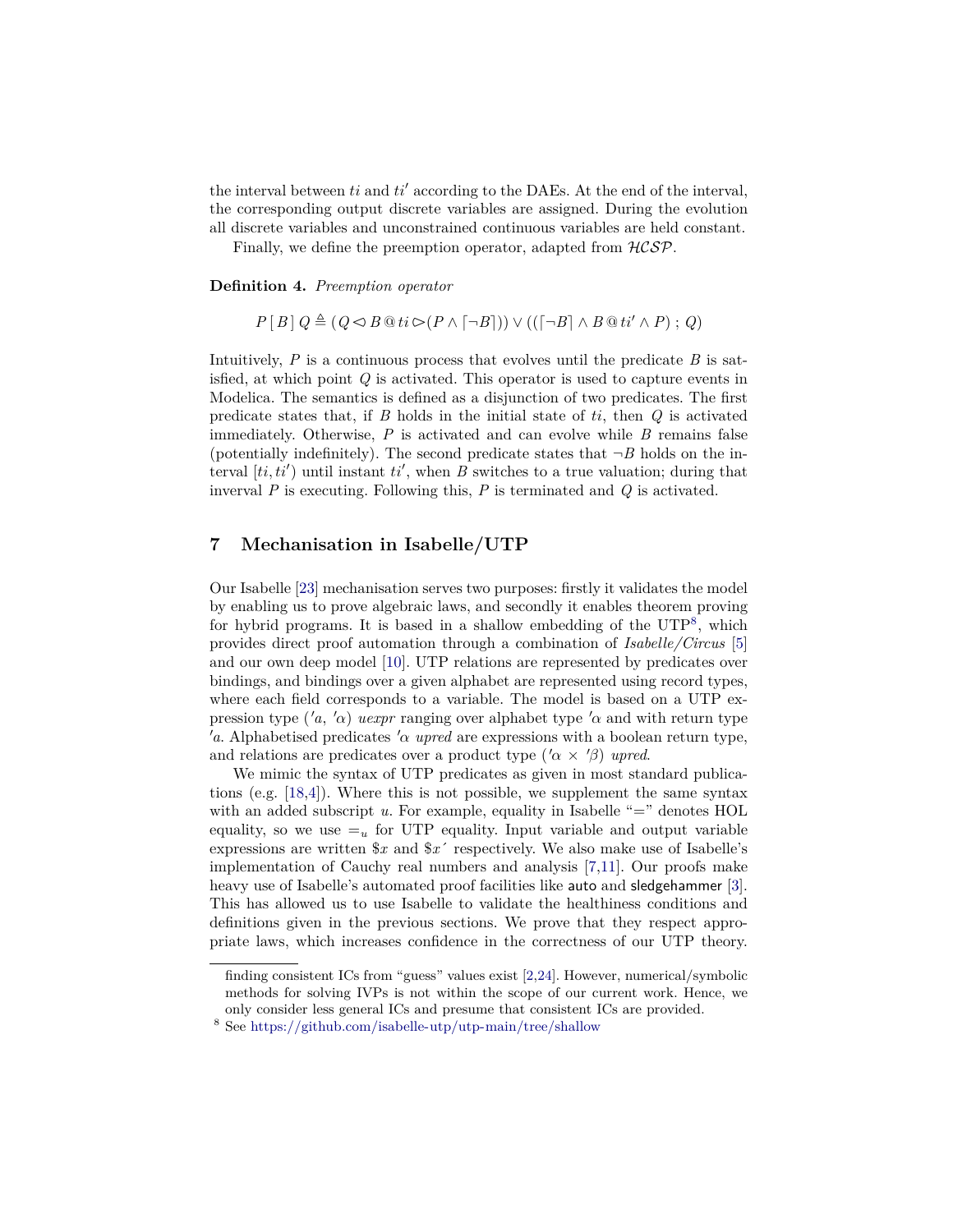This section has been compiled using Isabelle's document preparation system: all definitions and theorems have been mechanically verified<sup>9</sup>.

**record**  $('d, 'c)$  *hyst* = *state<sub>u</sub>* ::  $'d \times 'c$ *time<sup>u</sup>* :: *real traj*<sup>*u*</sup> :: *real*  $\Rightarrow 'c$ 

**type-synonym**  $(d, 'c)$  *hyrel* =  $(d, 'c)$  *hyst hrelation* 

A hybrid state ( ′*d*, ′ *c*) *hyst* represents the alphabet, or equivalently the state of the hybrid relation, at a particular instant. We represent this using a record with three fields:  $state_u$  denoting the state variables,  $time_u$  denoting the time, and  $traj<sub>u</sub>$  denoting the trajectory of continuous variables. The record type is parametrised by the discrete portion of the alphabet, denoted by type ′*d* and the continuous portion denoted by type ′ *c*. The state field's type is a product of the discrete and continuous state, whilst the trajectory refers only to the continuous state. Intuitively, this encodes the distinction between discrete and continuous variables. A hybrid relation is then a homogeneous relation (*hrelation*) over the hybrid state. We next give the healthiness conditions of our theory.

**definition**  $HCT1(P) = (P \wedge $time \geq_u 0 \wedge $time \leq_u $time')$ 

*HCT1* is broadly the same as in section 6, though we additionally require that the initial time be no less than zero; this is due to our use of the standard type *real* that also encompasses negative numbers.

#### **definition**  $HCT2(P) =$

(*P* ∧ (\$*time*´ >*<sup>u</sup>* \$*time* ⇒  $\{ \exists$  *I*  $\cdot$  {\$time, \$time'}<sub>u</sub>  $\subseteq$ <sub>u</sub>  $ran_u(I) \land ran_u(I) \subseteq$ <sub>u</sub> {\$time .. \$time'}<sub>u</sub>  $\wedge$   $(\forall n \cdot n \leq u \#_u(I) - 1 \Rightarrow$  \$*traj cont*−*on<sub>u</sub>*  $\{I(\lfloor n\rfloor_u \leq I(\lfloor n+1\rfloor_u)\})$ ∧ *sortedu*(*I*) ∧ *distinctu*(*I*))))

*HCT2* also explicitly requires that the trajectory sequence *I* is both sorted and distinct, which equates to it being linearly sorted as required.

**definition**  $HTRAJ(P) = (P \wedge $traj =_u $traj')$ 

We also have to add an auxiliary healthiness condition *HTRAJ*. This allows us to use standard HOL binary relations, where there is only inputs and outputs, to represent hybrid relations. Specifically, we have two copies of the trajectory, a before version and an after version and so this healthiness condition ensures the trajectory remains constant throughout. Monotonicity and idempotence of the healthiness conditions is proved by our automated relational calculus tactic.

With our healthiness conditions defined, we can proceed to define the operators. The basic operators, such as  $I\!I$  and  $@$  are elided here, and we instead focus on the continuous operators. We first define the two interval operators.

### **definition**

<sup>9</sup> Our Isabelle/UTP theory development, including all omitted proofs, is available at http://www.cs.york.ac.uk/~simonf/utp2016.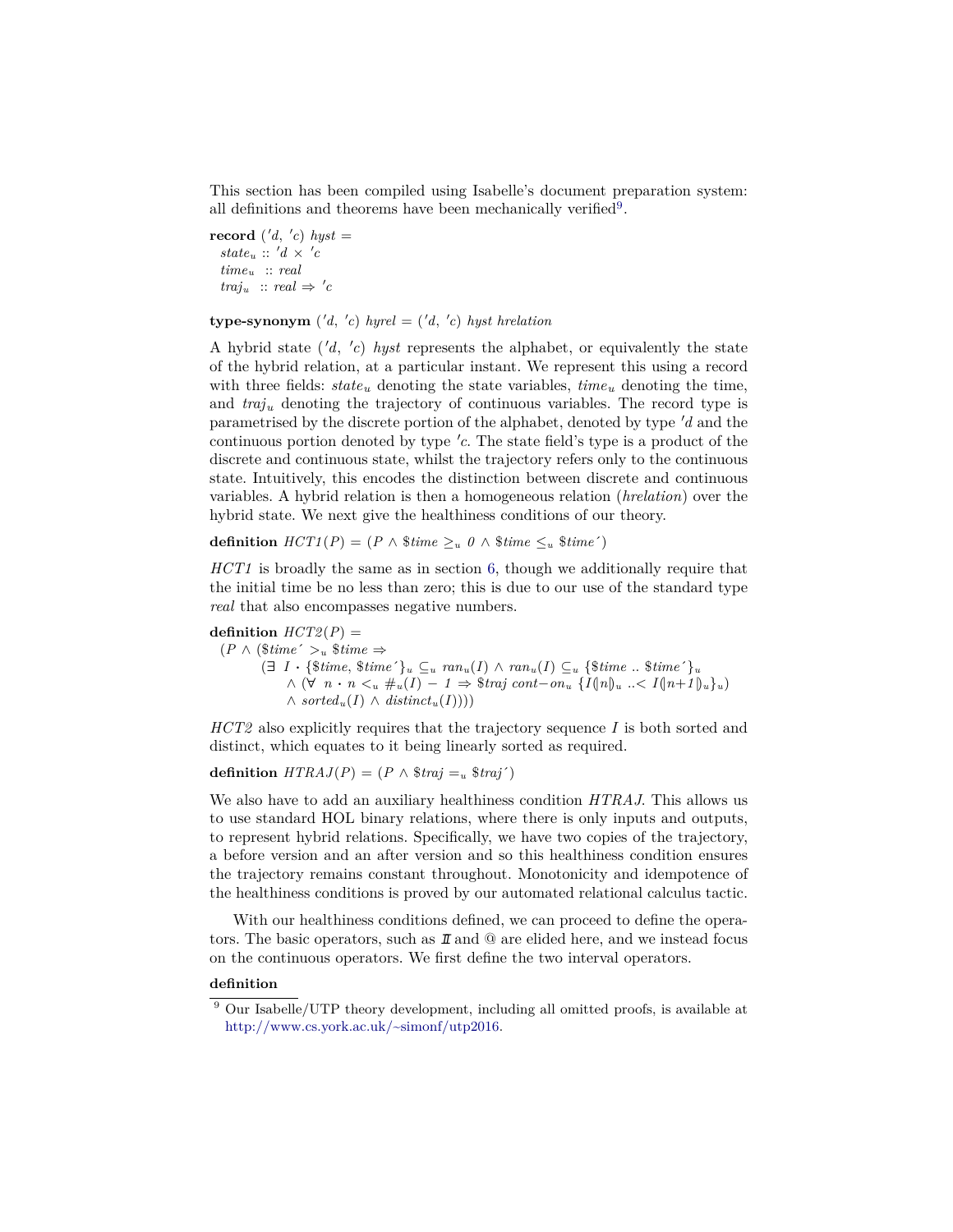$hInt P = HCT(\text{time'} > u \text{ time } \wedge (\forall t \in \{\text{time} \dots < \text{time'}\}_u \cdot P \bullet_u t))$ 

Definition  $hInt$  corresponds to the interval operator  $[P]$ , and has an almost identical definition. In our mechanisation, an interval can be written as  $[P]$ <sup>H</sup> where *P* is a predicate with the time variable  $\tau$  free.

#### **definition**

 $hDistint P = (hInt P \wedge \pi_1(\$state') = u \pi_1(\$state) \wedge \pi_2(\$state) = u \text{ $true}$  $\{while \} u$  $\land \pi_2(\$state') = u \ lim_u(x \to \$time'^{2}(\$traj(|x|)u))$ 

Our modified interval operator  $\llbracket P \rrbracket$ , represented here by *hDisInt* conjoins the standard interval operator with predicates that ensure that discrete variables remain const and and that continuous variable copies match the initial value in the trajectory, and the left limit of the trajectory at the end. Here  $\pi_n$  is a function that returns the *n*th element of a product,  $f(x)$ <sub>u</sub> represents function application, and  $\lim_{u} (x \to t^{-})$  denotes the left-limit. This interval operator is written  $[ | P | ]_H$ , again with  $\tau$  free.

Next we define the operators for ODEs and DAEs. The first step is to formally mechanise the notion of time derivatives  $(i)$ . Thus we define a predicate *hasDerivAt* that relates ODEs to solution functions using the lifting package [19].

 $\tt type-synonym'$ *c*  $ODE = real \times 'c \Rightarrow 'c$ 

#### **lift-definition** *hasDerivAt* ::

 $(\text{real} \Rightarrow 'c :: \text{real-normed-vector}) \Rightarrow 'c \text{ ODE} \Rightarrow \text{real} \Rightarrow ('a, 'b) \text{ relation}$ (*- has*−*deriv - at -* [*90* , *0* , *91* ] *90* ) **is**  $\lambda \mathcal{F} \mathcal{F}' \tau A$ . (*F* has-vector-derivative  $(\mathcal{F}'(\tau, \mathcal{F} \tau)))$  (at  $\tau$  within  $\{0..\}$ ).

An explicit system of ODEs ('c ODE) is encoded as a function *real*  $\times$  'c  $\Rightarrow$  'c, where the real is the time parameter, and ′ *c* is a vector of real variables. We require that ′ *c* be within the type class *real-normed-vector* of real vector spaces. Isabelle's Multivariate Analysis library contains a function *has-vector-derivative* that relates a solution function  $\mathcal{F} : \mathbb{R} \to \mathbb{R}^n$  with its deriatives  $\dot{\mathcal{F}} : \mathbb{R}^n$  at instant  $\tau$  within a particular range. It represents the Fréchet derivative of differential equations in a vector space. We use this to define a construct F *has*−*deriv* F ′ *at*  $\tau$  where  $\mathcal F$  is a solution function,  $\mathcal F'$  is the system of ODEs. This predicate is accompanied by a large number of rules that can be used to certify derivatives of polynomial functions. We now use these to encode operators for ODEs, DAEs, and ODEs under an initial condition.

**definition**  $\langle \mathcal{F}' \rangle_H = (\exists \mathcal{F} \cdot [\mathcal{F} \text{ has}-deriv \mathcal{F}' \text{ at } \tau \wedge \&\text{con} \alpha =_u \mathcal{F}(\mathcal{F})_u \mid H)$ **definition**  $\langle \mathcal{F}'|B \rangle_H = (\langle \mathcal{F}' \rangle_H \wedge [B \mid H]_H)$ **definition**  $\mathcal{I} \models \langle \mathcal{F}' \rangle_H = (\langle \mathcal{F}' \rangle_H \wedge \text{^{frac}}\langle \mathcal{I} \rangle_H \text{^{frac}})$ 

We choose to implement ODEs and DAEs as separate constructs, as the definitions are simpler, though equivalent to those in the previous section. An ODE  $\langle \mathcal{F} \rangle_H$  specifies that a solution function  $\mathcal F$  to the given ODE must exist and that at each point of the interval the values of all continuous variables  $(\text{con}\alpha)$  track this solution function. A DAE  $\langle \mathcal{F}' | B \rangle_H$  is then simply an ODE constrained with the algebraic predicate throughout the interval. We also provide a representation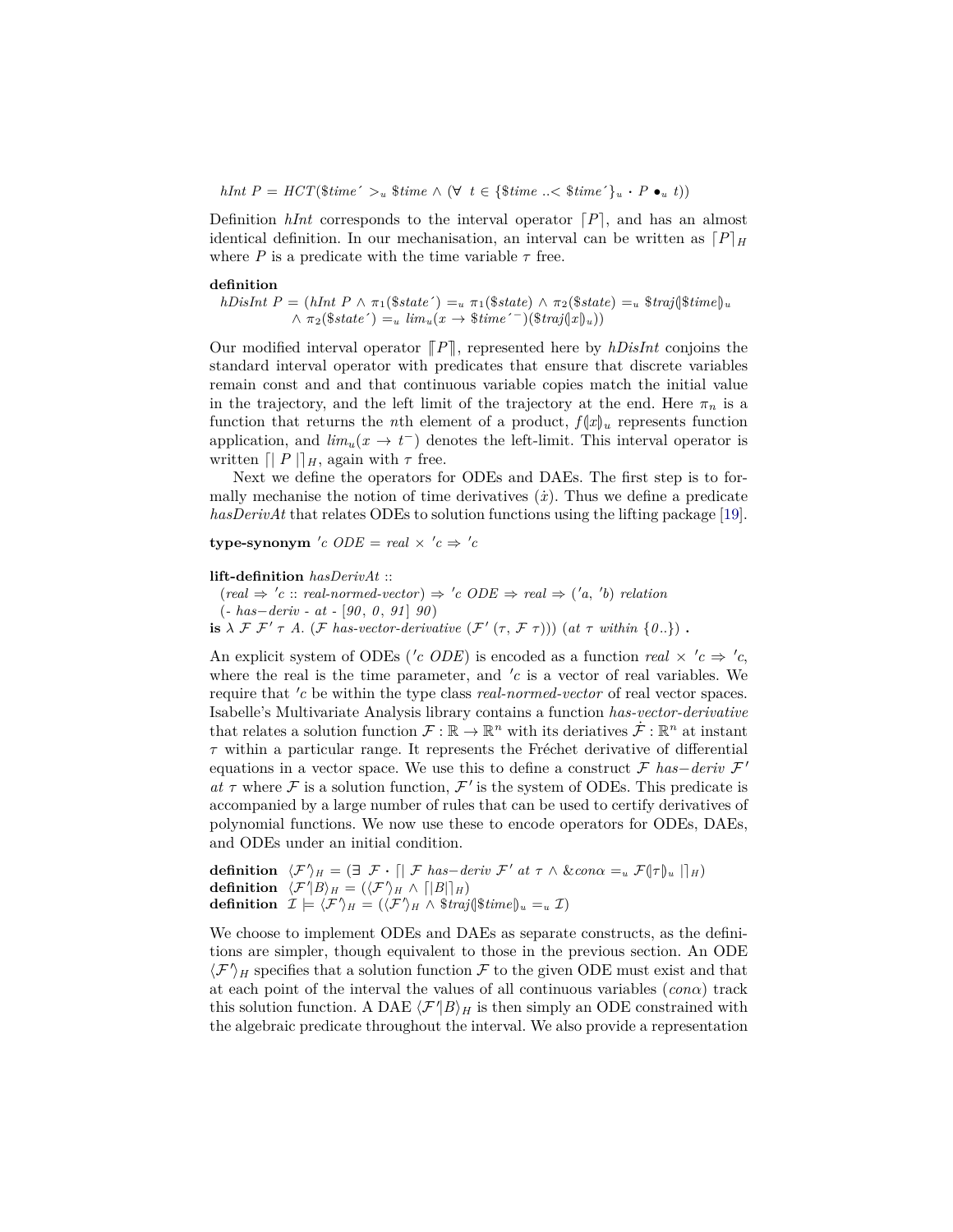of ODEs as explicit initial value problems by  $\mathcal{I} \models \langle \mathcal{F} \rangle_H$  where  $\mathcal{I}$  gives initial values to all continuous variables.

Finally, we prove some key laws about our hybrid relational calculus. Firstly we show that sequential composition is *HCT* closed, which partly validates our healthiness conditions with respect to the standard relational calculus. This is proved by an apply-style Isabelle proof which is omitted.

**theorem** *seq-r-HCT-closed*: **assumes** *P is HCT* **and** *Q is HCT* **shows** (*P* ; ; *Q*) *is HCT* **by**  $(metis HCT-seq-r$   $Healthy-def'$   $assms(1)$   $assms(2))$ 

In order to demonstrate the use of ODEs in this framework, we take the ODE from the bouncing ball example, and show how its solution can be expressed as a refinement statement.

**theorem** *gravity-ode-refine*:

 $((v_0, h_0)_u \models \langle \lambda (t, v, h). (-g, v) \rangle_H \wedge \$time =_u 0) \subseteq$  $([\&\&\operatorname{con}\alpha =_{u}(v_{0} - g\cdot\tau, v_{0}\cdot\tau - g\cdot(\tau\cdot\tau) / 2 + h_{0})_{u} ||_{H} \wedge \text{time} =_{u} 0)$ **by** (*rel-tac* ; *rule exI* ; *auto* ; *vderiv-tac*)

As in Example 1, we specify the ODE with two variables, *v* and *h* that will give the velocity and height about the ground of the ball. We refine this in the window  $time = 0$  as it makes the solution simpler via an appropriate conjunction. Given initial conditions of  $v_0$  and  $h_0$  for the respective variables, solutions to the ODE equations are  $v_0 - g \cdot \tau$  and  $(v_0 \cdot \tau - g \cdot \tau^2)/2 + h_0$ , respectively. The solutions are proved correct in Isabelle automatically by application of our relational calculus tactic *rel-tac*, followed by existential introduction (*exI*) to introduce the ODE solution, application of the *auto* tactic, and then finally application of our own tactic vderiv-tac. This tactic recursively applies the set of introduction for differentiation in an effort to show that a given ODE is the derivative of a given solution. This example serves to demonstrate how a theorem prover can reason about differential equations in terms of their solution intervals making use of refinement and the Duration Calculus.

### **8 Modelica Semantics**

In this section we give a semantics for flat Modelica whose models are given by a set of conditional differential, algebraic, and discrete equations. More specifically, we assume that a Modelica model consists of a set of dynamic variables *x*, algebraic variables *y*, and discrete variables *q*, and

- **–** a set of *k* ∈ N<sup>&</sup>gt;<sup>0</sup> conditional DAEs, consisting of:
	- differential equations  $\dot{x} = \mathcal{F}_i(x, y, q)$  for  $i \in 1..k$ ;
	- algebraic equations  $y = \mathcal{B}_i(x, y, q)$  for  $i \in 1..k$ ;
	- boolean DAE guards  $\mathcal{G}_i(x, y, q)$  for  $i \in 1..k-1$ , that give the conditions under which the corresponding set of differential and algebraic equations is active in terms of the values of discrete and continuous variables at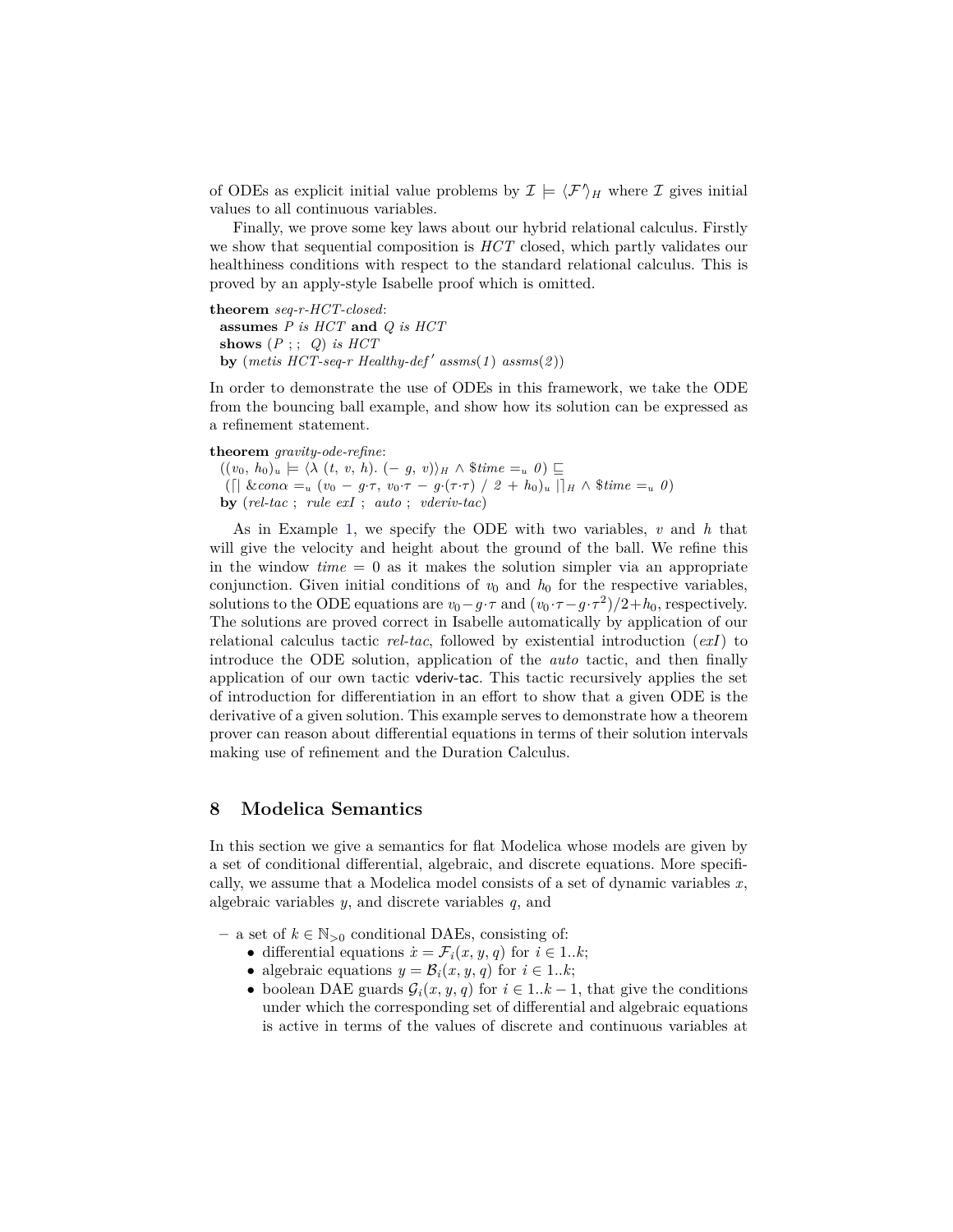initialisation or the previous event. We assume that at least one set of equations is active at any time;

- **–** a set of *l* ∈ N boolean event conditions C*i*(*x*, *y*, *q*) for *i* ∈ 1..*l*, that trigger an event when changing value. These must be specified in terms of the core Modelica relational operators, namely  $\leq, \leq, =,$  and  $\neq;$
- **–** a set of *m* ∈ N conditional discrete equation blocks, consisting of:
	- *n* boolean discrete-event guards  $\mathcal{H}_{i,j}(x, y, q, q_{pre})$  for  $i \in 1..m, j \in 1..n$ ;
	- *n* discrete equations / algorithms  $\mathcal{P}_{i,j}(x, y, q, q_{pre})$  for  $i \in 1..m, j \in 1..n$ . We assume the discrete equations are sorted into a suitable sequence.

Each conditional DAE describes a possible continuous behaviour using a collection of differential and algebraic equations. The particular behaviour to be executed is chosen based on the evaluation of the guards, which take as input the valuations of the discrete and continuous variables at the (re)start of the continuous evolution. The possible events that can occur are described by a collection of boolean event conditions, which act as guards that can stop the continuous evolution. Once one or more of these guards changes value an event is fired, and possible discrete behaviour is executed. Usually such guards are implemented in terms of a zero crossing function, though our semantics specifies them abstractly. The appropriate discrete behaviours are then chosen through a collection of discrete event guards, and the resulting behaviour by an appropriate discrete equation that may be specified by a suitable algorithm.

$$
\mathcal{M} = \text{Init}; (\text{DAE}[\text{Events}]\text{Discr})^{\omega}
$$
\n
$$
\text{Init} = \underline{x}, \underline{y}, q := u, v, w
$$
\n
$$
\text{DAE} = \left\langle \underline{x} = \mathcal{F}_1(\underline{\dot{x}}, \underline{y}, q) \, \middle| \, \mathcal{B}_1(\underline{x}, \underline{y}, q) \right\rangle \lhd \mathcal{G}_1 \rhd \cdots
$$
\n
$$
\lhd \mathcal{G}_{n-1} \rhd \left\langle \underline{\dot{x}} = \mathcal{F}_n(\underline{x}, \underline{y}, q) \, \middle| \, \mathcal{B}_n(\underline{x}, \underline{y}, q) \right\rangle
$$
\n
$$
\text{Events} = \bigvee_{i \in \{1..k\}} \mathcal{C}_i(\underline{x}, \underline{y}, q) \neq \mathcal{C}_i(x, y, q)
$$
\n
$$
\text{Discr} = \text{var}_{\text{pre}} \cdot \text{until } q_{\text{pre}} = q \text{ do}
$$
\n
$$
q_{\text{pre}} := q ;
$$
\n
$$
\mathcal{P}_{1,1}(\underline{x}, \underline{y}, q, q_{\text{pre}}) \lhd \mathcal{H}_{1,1}(\underline{x}, \underline{y}, q, q_{\text{pre}}) \rhd \mathcal{P}_{1,2}(\underline{x}, \underline{y}, q, q_{\text{pre}}) \lhd \cdots ; \cdots ;
$$
\n
$$
\mathcal{P}_{m,1}(\underline{x}, \underline{y}, q, q_{\text{pre}}) \lhd \mathcal{H}_{m,1}(\underline{x}, \underline{y}, q, q_{\text{pre}}) \rhd \mathcal{P}_{m,2}(\underline{x}, \underline{y}, q, q_{\text{pre}}) \lhd \cdots ;
$$
\n
$$
\text{od}
$$

**Fig. 3.** Overall semantics of a Modelica model M

We give the semantics for such a Modelica model  $M$ , which is shown in Fig. 3, in terms of four main definitions.

Init denotes the initialisation phase of a Modelica model, where initial values are assigned to the discrete and continuous variables. For now, we assume that initial values *u*, *v*, and *w* can be unambiguously assigned to each. Following initialisation, an infinite loop is entered representing the main body of behaviour.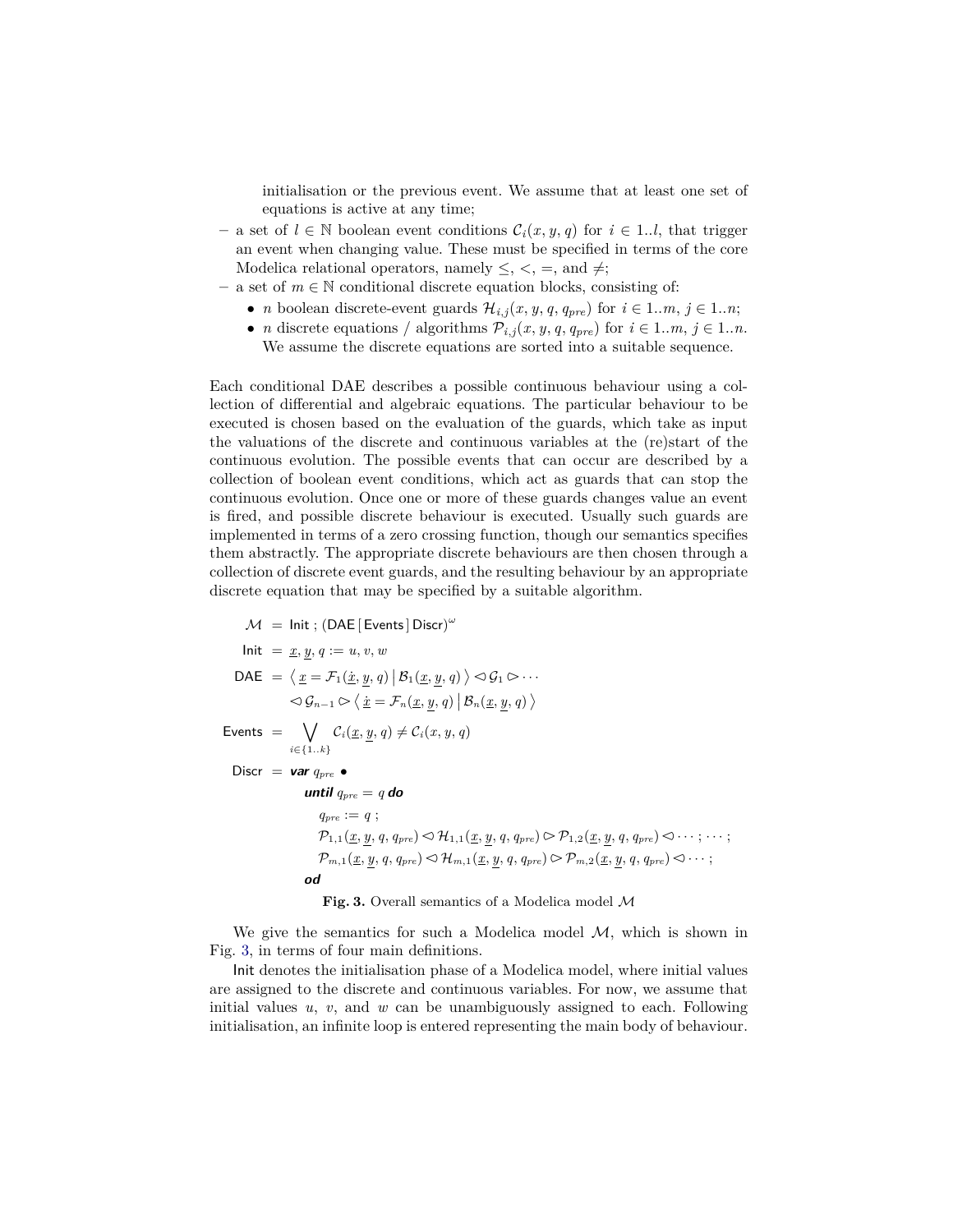DAE denotes the conditional system of differential and algebraic equations active during the continuous evolution of the model. It is represented by a conditional predicate that selects an appropriate set of differential and algebraic equations based on initial values of discrete and continuous variables.

Events denotes the event preemption condition, and is a disjunction of all possible event conditions ("relations" in Modelica terminology) in the Modelica model. In this way, the DAE remains active until one of the event conditions changes from its initial value, at which point it is preempted.

Finally, Discr describes possible discrete behaviour to be executed during event iteration; a finite event loop adapted from the pseudo code given on page 263 of [22]. The initial value of all discrete variables is first copied by creation of a local variable *qpre* that holds the initial value of *q*. Each conditional discrete equation is then evaluated, which may lead to updates to *q*, and then the procedure iterates. The event iteration terminates when no more updates to *q* are made: a fixed point is reached. In Modelica the existence of a fixed point is not guaranteed and event iteration can potentially lead to an infinite loop.

To illustrate, we use the bouncing ball Modelica example from Fig. 2. It has continuous variables representing the height of the ball above the ground *h* and the velocity of the ball *v*. For giving a semantics to this we convert the **when** expression to an **if** expression, so we need only consider semantics of the latter, using the conceptual mapping in section 8.3.5.1 of [22], which will yield:

```
c = h < 0;if (c and not( pre(c))) then
  reinit (v, -0.8* pre (v));
end if;
```
An additional variable c of type Boolean is added, and assigned the condition of the **when** statement. The **when** equation itself is replaced by an **if** equation whose condition is that c is true now, and was not true previously – i.e. it has become true at the current instant. We can now give the semantics of this model.

*Example 3.* Bouncing ball semantics in hybrid relational calculus

$$
h, v, c := 1, 0, false ;
$$
  
\n
$$
(\langle \underline{v} = -9.81; \underline{h} = \underline{v} \rangle)
$$
  
\n
$$
[(\underline{h} < 0) \neq (h < 0)]
$$
  
\n
$$
var c_{pre} \bullet
$$
  
\nuntil  $(c_{pre} = c)$  do  
\n
$$
c_{pre} := c \ ; c := h < 0 ;
$$
  
\n
$$
v := -0.8 \cdot v \iff c \land \neg c_{pre} \iff \mathbf{I}
$$
  
\n
$$
\text{od})^{\omega}
$$

We assign initial values for the three variables, and assume that the condition *c* is false initially. The DAE is then activated and evolves until the valuation of the **if** guard  $h < 0$  at time *t* is different from the initial value, that is  $(h < 0) \neq (h < 0)$ . We note that  $\underline{h}$  and  $h$  are two different variables:  $\underline{h}$  denotes  $h$  at time  $t$ , whilst  $h$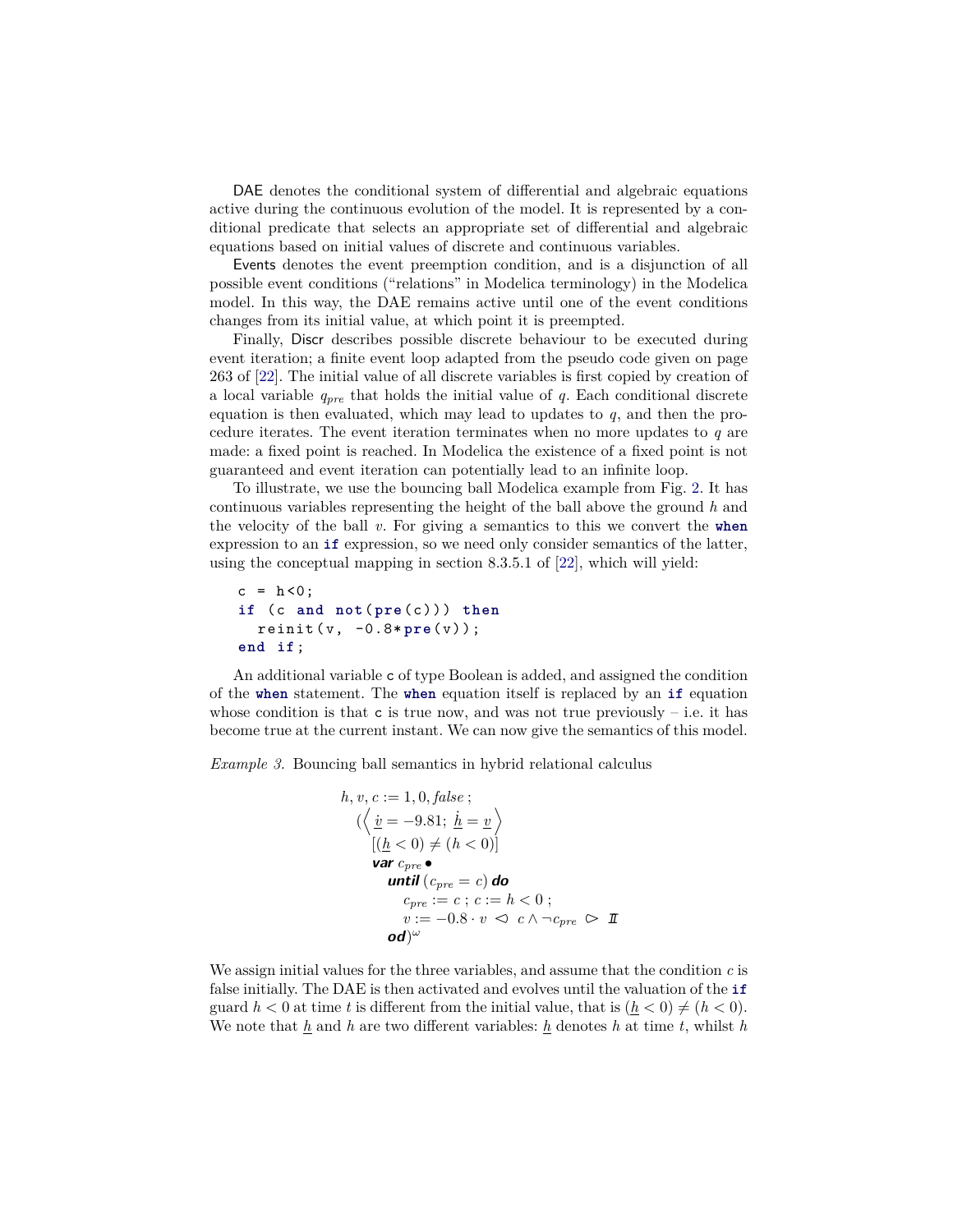denotes its value at the beginning of the present DAE evolution, so the inequality corresponds to the value of this boolean guard changing. At this point, the event iteration begins. We create a variable to denote the previous value of *c*, and then enter into the event loop. We then assign  $c$  to  $c_{pre}$ , and evaluate the discrete equations. First of all, we evaluate the new value of *c*, which is the event condition. Secondly, if *c* is true and different from its previous value, we also update *v*, otherwise we skip. The loop terminates once the value of *c* has stablised (which it has in the second iteration). Following this, we iterate the whole loop and restart the DAE with the new initial values.

This example serves to illustrate the behaviour of a Modelica model in the hybrid relational calculus. Our preliminary semantics considers a fragment of the event handling mechanism, excluding practical problems of initialization and numerical integration of DAEs. Present limitations include the separation of continuous and discrete equations during the event handling mechanism. More complete Modelica semantics require to solve a *mixed* system of the discrete and continuous equations during events. We will consider these in future iterations of this semantics, define a more complete translation, and apply it to more substantive examples.

## **9 Conclusions**

We have presented a denotational semantics for the dynamical systems modelling language Modelica, in terms of a hybrid relational calculus that has been mechanised in Isabelle. The semantics elaborates the event iteration system, showing how continuous evolution transitions to discrete behaviour and viceversa. Nevertheless, our translation is currently relatively informal and thus in future work we will define a comprehensive mapping from Modelica to hybrid relations, including its expression language and collection of imperative language constructs. We will also combine our theory of hybrid relations with timed reactive designs [13] to provide a rich semantic model providing termination, stability, and concurrency in the form of CSP.

This work supports the goals of a large EU project called INTO-CPS<sup>10</sup>, which aims at building an integrated tool-chain for model based development of Cyber-Physical Systems. This tool-chain will support the integration of heterogeneous discrete and continuous system models through the Functional Mockup Interface [8] (FMI), a language that allows the composition of continuous time and discrete event models, and their concurrent simulation to support empirical evaluation. We will use our UTP theory of hybrid relations combined with timed reactive designs to develop a common semantic domain into which all these language can be mapped and verified.

We also plan to further experiment with theorem proving in Isabelle, for example through a mechanisation of Hybrid Hoare Logic [37]. As stated in sec-

<sup>10</sup> *An Integrated Tool-chain for Model-based Design of Cyber-Physical Systems*. EU H2020 grant agreement 644047. http://into-cps.au.dk/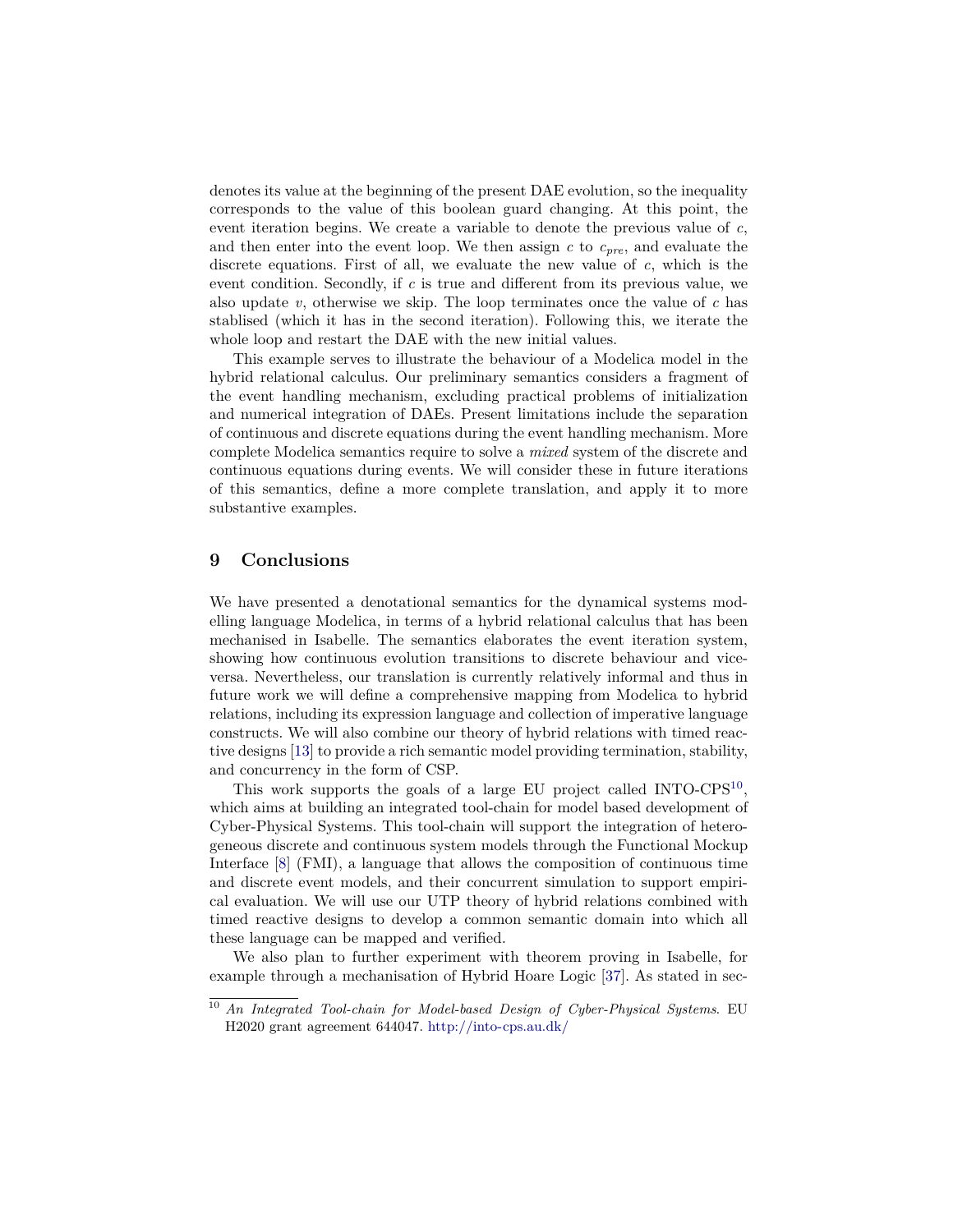tion 8, Modelica does not guarantee that even iteration terminates and so we could use such a prover, in the context of reactive designs, to verify termination.

### **References**

- 1. J. Åkesson, T. Ekman, and G. Hedin. Implementation of a Modelica compiler using JastAdd attribute grammars. *Science of Computer Programming*, 75(1–2):21–38, 2010. Special Issue on ETAPS 2006 and 2007 Workshops on Language Descriptions, Tools, and Applications (LDTA '06 and '07).
- 2. B. Bachmann, P. Aronsson, and P. Fritzson. Robust initialization of differential algebraic equation. In 5<sup>th</sup> *Intl. Modelica Conference*, Austria, September 2006.
- 3. J. C. Blanchette, L. Bulwahn, and T. Nipkow. Automatic proof and disproof in Isabelle/HOL. In *FroCoS*, volume 6989 of *LNCS*, pages 12–27. Springer, 2011.
- 4. A. Cavalcanti and J. Woodcock. A tutorial introduction to CSP in unifying theories of programming. In *Refinement Techniques in Software Engineering*, volume 3167 of *LNCS*, pages 220–268. Springer, 2006.
- 5. A. Feliachi, M.-C. Gaudel, and B. Wolff. Isabelle/Circus: a process specification and verification environment. In *VSTTE 2012*, volume 7152 of *LNCS*, pages 243– 260. Springer, 2012.
- 6. C. J. Fidge. Modelling discrete behaviour in a continuous-time formalism. In K. Araki, A. Galloway, and Taguchi K., editors, *Proc. 1st Intl. Conf. on Integrated Formal Methods (IFM)*. Springer, 1999.
- 7. J. D. Fleuriot. On the mechanization of real analysis in Isabelle/HOL. In *13th. Intl. Conf. on Theorem Proving Higher Order Logics (TPHOLs)*, volume 1869 of *LNCS*, pages 145–161. Springer, 2000.
- 8. FMI development group. Functional mock-up interface for model exchange and co-simulation, 2.0. https://www.fmi-standard.org, 2014.
- 9. S. Foster, A. Miyazawa, J. Woodcock, A. Cavalcanti, J. Fitzgerald, and P. Larsen. An approach for managing semantic heterogeneity in systems of systems engineering. In *Proc. 9th Intl. Conf. on Systems of Systems Engineering*. IEEE, 2014.
- 10. S. Foster, F. Zeyda, and J. Woodcock. Isabelle/UTP: A mechanised theory engineering framework. In *Unifying Theories of Programming*, volume 8963 of *LNCS*, pages 21–41. Springer, 2014.
- 11. J. Harrison. A HOL theory of Euclidean space. In J. Hurd and T. Melham, editors, *Proc. 18th Intl. Conf. on Theorem Proving in Higher Order Logics (TPHOLs)*, volume 3603 of *LNCS*, pages 114–129. Springer, 2005.
- 12. W. Harwood, A. Cavalcanti, and J. Woodcock. A theory of pointers for the UTP. In *Proc. 5th. Intl. Colloq. on Theoretical Aspects of Computing (ICTAC)*, volume 5160 of *LNCS*, pages 141–155. Springer, 2008.
- 13. I. J. Hayes, S. E. Dunne, and L. Meinicke. Unifying theories of programming that distinguish nontermination and abort. In *Mathematics of Program Construction (MPC)*, volume 6120 of *LNCS*, pages 178–194. Springer, 2010.
- 14. J. He. From CSP to hybrid systems. In A. W. Roscoe, editor, *A classical mind: essays in honour of C. A. R. Hoare*, pages 171–189. Prentice Hall, 1994.
- 15. J. He. HRML: a hybrid relational modelling language. In *IEEE International Conference on Software Quality, Reliability and Security (QRS 2015)*, August 2015.
- 16. T. A. Henzinger. *The theory of hybrid automata*, pages 278–292. IEEE, 1996.
- 17. T. Hoare. *Communicating Sequential Processes*. Prentice-Hall International, Englewood Cliffs, New Jersey 07632, 1985.